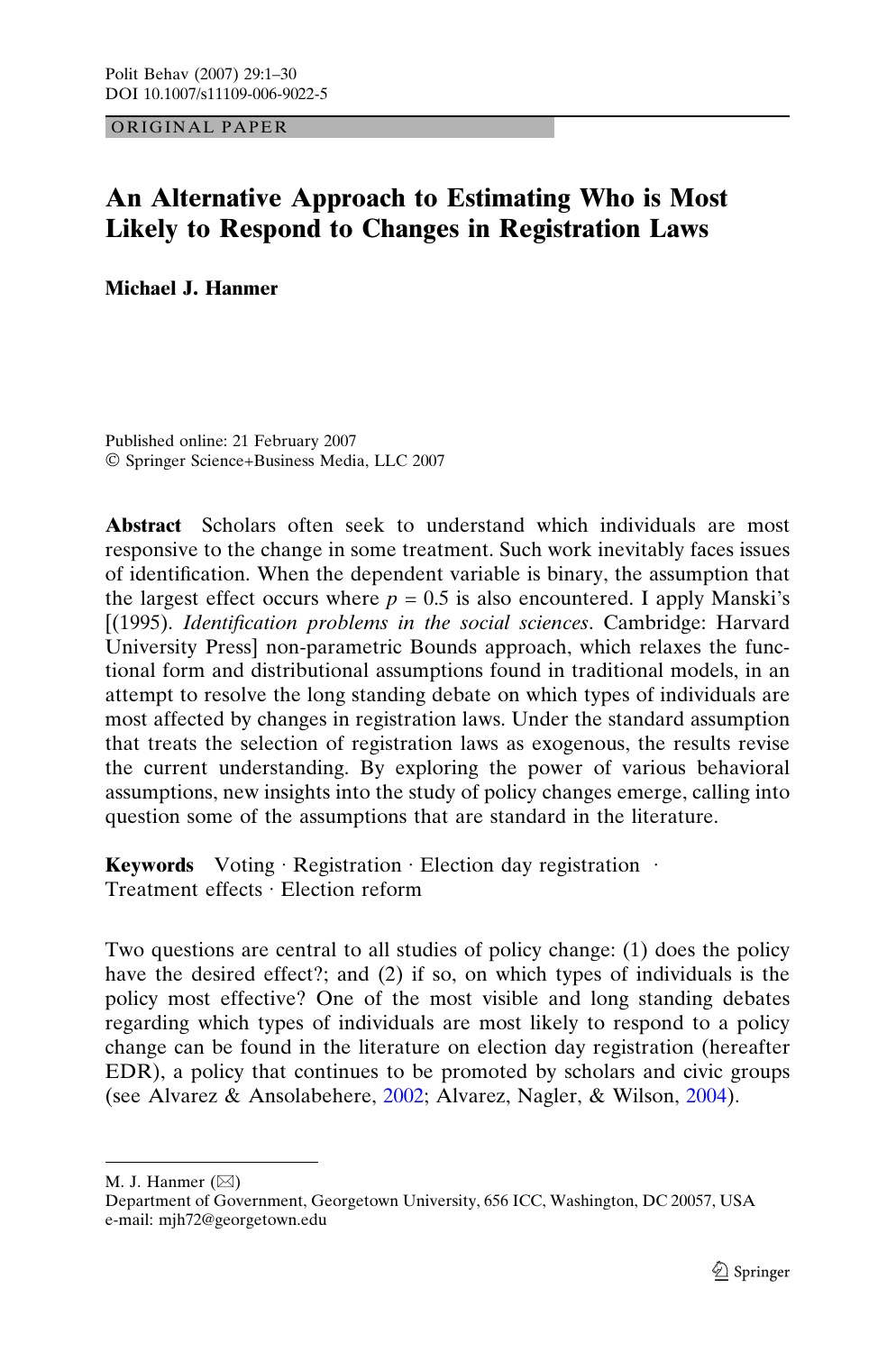Some have described the unique system of voter registration in the U.S. as the ''linchpin of [our] distorted American democracy'' (Piven & Cloward, [1988,](#page-29-0) p. 17). It has also been observed that ''registration laws make voting more difficult in the United States than in almost any other democracy'' (Powell, [1986](#page-29-0), p. 21). Out of concerns with the status of the U.S. at the bottom of the international turnout rankings and the degree to which the turnout rates of the resource rich exceed the resource poor, registration reform has long been promoted as a mechanism to address these problems (see James, [1987;](#page-28-0) Piven & Cloward, [1988,](#page-29-0) [2000](#page-29-0)). But if registration reform holds the answer to low and unequal turnout, not only must it have an influence on turnout across contexts, it must also have a larger effect on those with low levels of resources. Thus, in order to understand EDR as currently implemented, and inform the development of new policies, it is essential to know which types of individuals will be the most likely to benefit from its implementation. Because the choice of statistical models is critical to the estimated effects, our present understanding is fuzzy at best.

Through the application of a more flexible methodological approach, developed by Manski ([1989,](#page-28-0) [1990](#page-29-0), [1994,](#page-29-0) [1995](#page-29-0), [1997](#page-29-0)), this paper demonstrates how a different approach to inference problems can contribute to both the conceptual and empirical understanding of EDR. Though the approach is applied here to EDR it is suitable when political jurisdictions adopt new policies in areas as diverse as election laws (e.g. early voting), public assistance policy (e.g. welfare to work incentives), health policy (e.g. drug treatment programs), and education (e.g. school vouchers). $<sup>1</sup>$ </sup>

The debate surrounding who is most likely to benefit from relaxed registration laws has concentrated on education as the characteristic of interest.<sup>2</sup> Most of the early studies (Highton, [1997;](#page-28-0) Mitchell & Wlezien, 1995; Nagler, [1994;](#page-29-0) Teixeira, 1992; Wolfinger & Rosenstone, [1980\)](#page-29-0) suggest that EDR leads to the largest turnout gains among those with the lowest levels of education. Nagler [\(1991](#page-29-0)) challenges Wolfinger and Rosenstone's results, but his own 1994 article revises his original claims; and though he argues that the mechanism differs, Nagler [\(1994](#page-29-0)) arrives at the same substantive conclusion as Wolfinger and Rosenstone [\(1980](#page-29-0)). More recently, Brians and Grofman [\(1999](#page-28-0), [2001](#page-28-0)) and Huang and Shields [\(2000](#page-28-0)) have provided an additional claim, arguing that high school graduates are the most responsive to EDR. At present, favor seems to have swung toward this more recent conclusion (Highton, [2004\)](#page-28-0).

 $1$  Though the most common examples can be found in studies of governmental policy changes, the general concern is not limited to this line of research. For example, the same general concern arises in observational studies of which types of individuals are most susceptible to various campaign tactics or media messages.

 $2^2$  Because the theoretical relationship of interest exists at the individual level (i.e. individuals make the decision to vote or abstain) and the data are readily available at the individual level, the literature I address here uses individual level estimates of voter turnout. Several scholars (see for example Calvert & Gilchrist, [1993;](#page-28-0) Jackson, Brown, & Wright, [1998](#page-28-0); Martinez & Hill, [1999;](#page-29-0) and Knack & White, [2000\)](#page-28-0) utilize data aggregated at the county or state levels and work from a slightly different perspective. For references to studies that do not investigate the consequences across individual or group traits, see Traugott ([2004\)](#page-29-0)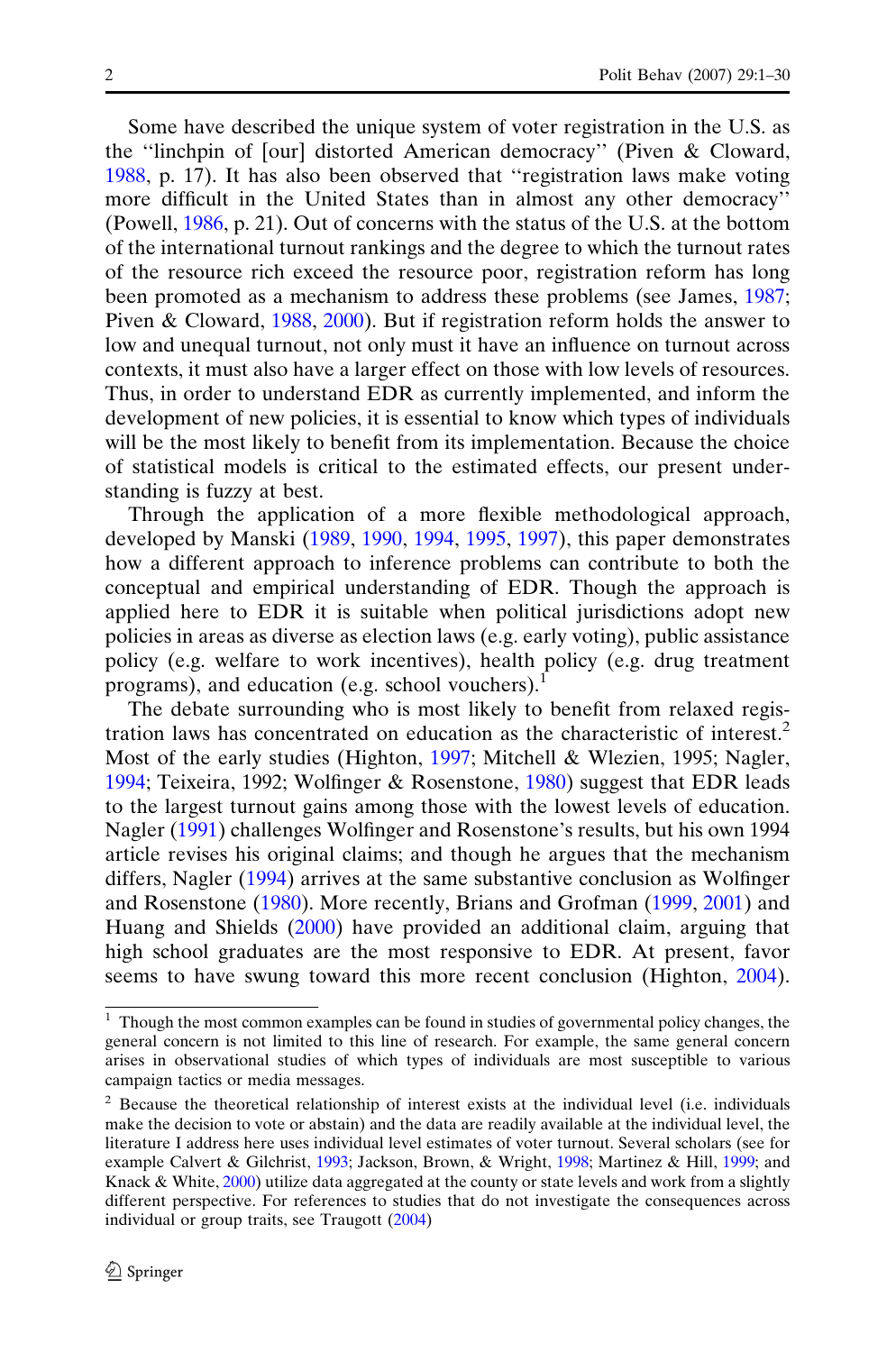In the context of the current debate that treats the selection of registration laws as exogenous, the results presented here suggest a revision.

The most recognizable problem with the strand of the literature considered here is that the models commonly used to study whether an individual voted or not, logit and probit, impose the assumption that the largest effect is on those with initial probabilities of voting equal to 0.5. When one of the research questions includes learning where the effect is the largest, it is preferable to use methods that are flexible and allow one to estimate where this occurs rather than use methods that assume where the effect is the largest. This point was first articulated by Nagler [\(1991](#page-29-0)), who, by introducing the political science literature to the scobit model in Nagler ([1994\)](#page-29-0), took up his earlier call to ''test [this] important, but currently untested, behavioral assumption'' (Nagler, [1991,](#page-29-0) p. 1403). Unfortunately, (as is discussed further below) for those seeking to resolve this issue, scobit has not lived up to expectations (Achen, [2002;](#page-28-0) Hanmer, [2002,](#page-28-0) [2006\)](#page-28-0). As a result, it remains necessary to apply a more flexible methodology that can test successfully the  $p = 0.5$  assumption. Manski's ([1989,](#page-28-0) [1990,](#page-29-0) [1994](#page-29-0), [1995,](#page-29-0) [1997](#page-29-0)) non-parametric Bounds approach, the methodology employed in this paper, allows for such a test. This method relaxes the distributional assumptions imposed by logit, probit, and scobit as well as all functional form assumptions, thus removing concerns with model specification common to all parametric approaches, but particularly relevant here (see Huang & Shields, [2000;](#page-28-0) Nagler, [1991](#page-29-0)). Additionally, the approach makes all assumptions explicit, and provides for a straightforward test of the assumptions imposed by traditional methods (Manski, Sandefur, McLanahan, & Powers, [1992](#page-29-0); Pepper, [2000\)](#page-29-0).

Through the application of the Bounds approach, this paper contributes in the following ways. Ultimately, it shows that when relaxing functional form and distributional assumptions but maintaining the standard identification assumption, in the states that first implemented EDR the least educated are expected to see the largest gains in turnout under a change to EDR, thus revising the current understanding. However, when applying the same assumptions to the states that recently adopted EDR, the least educated do not appear to have benefited more from EDR than their more educated counterparts. Overall, when using the Bounds approach to test the functional form and distributional assumptions from a standard probit model, the assumptions maintained by probit cannot be rejected. The importance of this contribution lies in the provision of a proper test of this assumption and the confidence one gains in the traditional methods that impose it. Because the Bounds approach dictates that analysis begins with minimal assumptions and proceeds by explicitly layering on stronger assumptions, the power of various, often implicit, identification assumptions must be confronted. Perhaps the most significant contribution derives from this process that exposes the meaning and consequences of behavioral assumptions that are all too often glossed over. Thus, this paper provides new insights into our understanding of the existing turnout literature and a foundation upon which additional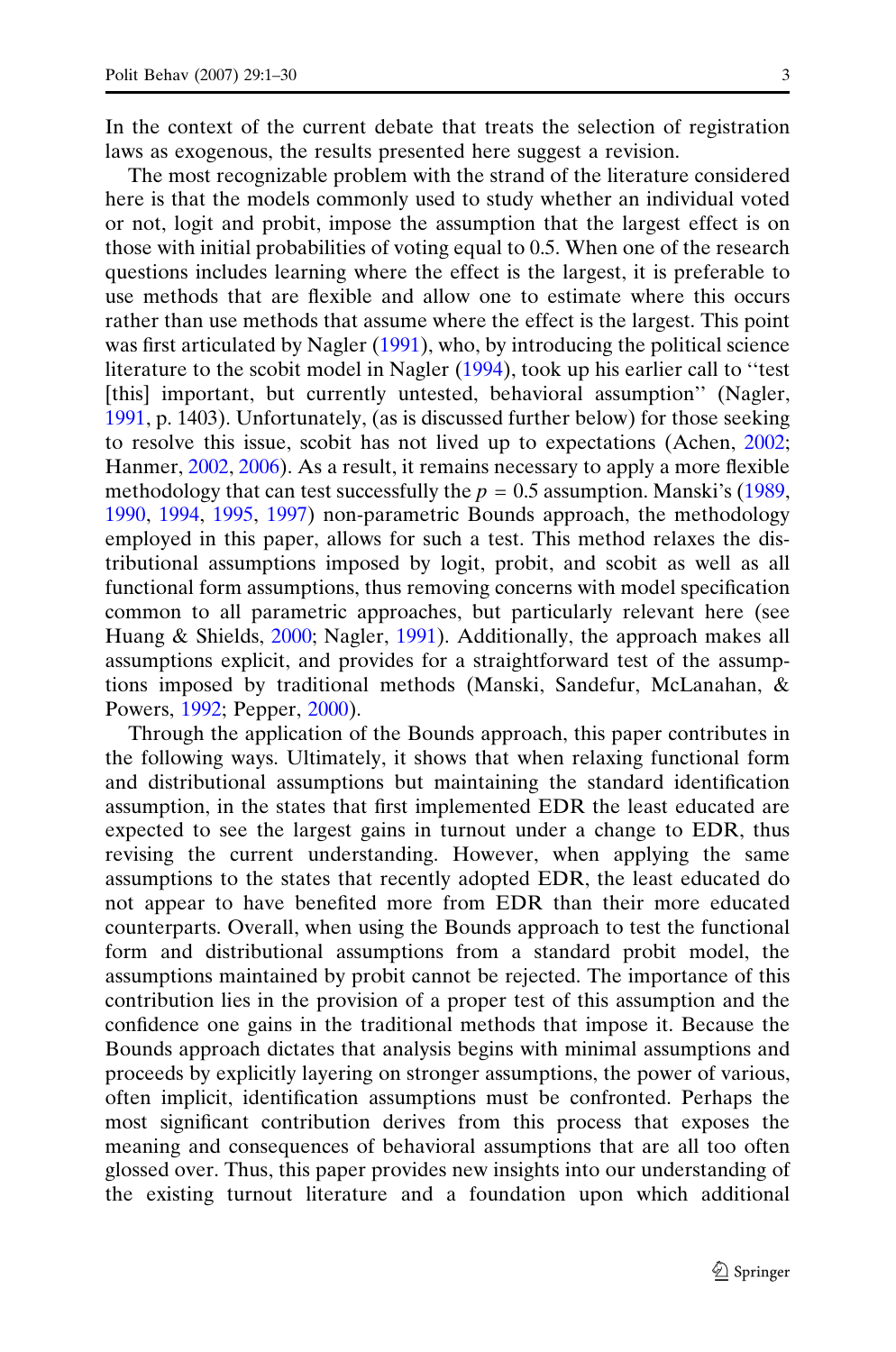research can build.<sup>3</sup> More generally, the paper contributes by demonstrating the value of the Bounds approach for political science research.

After discussing the standard assumptions and the hypotheses to be tested, I begin the analysis of the effect of EDR on the probability of voting using data from the 1980, 1996, and 2000 Current Population Survey: Voter Supplement Files without making assumptions about the process that determines the selection of election laws and turnout. However, for the 1996 and 2000 elections I make a distinction between EDR as implemented in the states that were the first to adopt it (ME, MN, ND, and WI) and those that did so more recently (ID, NH, and WY). I refer to the early adopting states as mature EDR states and the recent adopters as new EDR states. The separation of EDR is made to account for the distinctive reasons and processes that led to the adoption of EDR and the possibility that the effect is dependent on the length of time the program was in effect; whereas the early adopters implemented EDR on their own, ID, NH, and WY did so in order to avoid implementing the National Voter Registration Act of 1993 (Hanmer, [2004\)](#page-28-0). By doing this, I allow the overall effects and the pattern of results across education categories to vary by the context in which the policy was adopted. I then demonstrate the power of various behavioral assumptions. Next, I use the Bounds approach to estimate who is most sensitive to EDR. Because the approach reveals that assumptions weaker than those commonly utilized are insufficient to perform a test of the  $p = 0.5$  assumption, this test is necessarily located toward the end of the paper when stronger assumptions are investigated. When estimating who is most sensitive to changes in registration laws, I characterize individuals based on the demographic characteristic for which theoretical expectations are most clear and that the literature has given the greatest amount of attention-educational attainment. I then compare these estimates to those from a probit model.

#### Commonly Held Assumptions

The  $p = 0.5$  Assumption

Unfortunately, most empirical work proceeds without recognition of the power of the full set of behavioral and methodological assumptions employed. By and large, previous studies use probit or logit models and thus implicitly assume that the largest impact will be on those with an initial probability of

<sup>&</sup>lt;sup>3</sup> As with all methods, the Bounds approach is not without limitations. Most importantly, the approach as applied to presidential elections requires that one use cross-sectional data; that is, in the absence of panel data there are too many confounding factors that could not properly be controlled for to employ a design based on a natural experiment. However, when extrapolating to other contexts, even those studies designed around a natural experiment (e.g. Brians and Grofman, [1999;](#page-28-0) Fenster, [1994](#page-28-0)) jump immediately to the strongest identification assumptions. The Bounds approach is unique in that it offers a series of weaker identification assumptions, does not impose any functional form or distributional assumptions, and makes testing the functional form and distributional assumptions straightforward.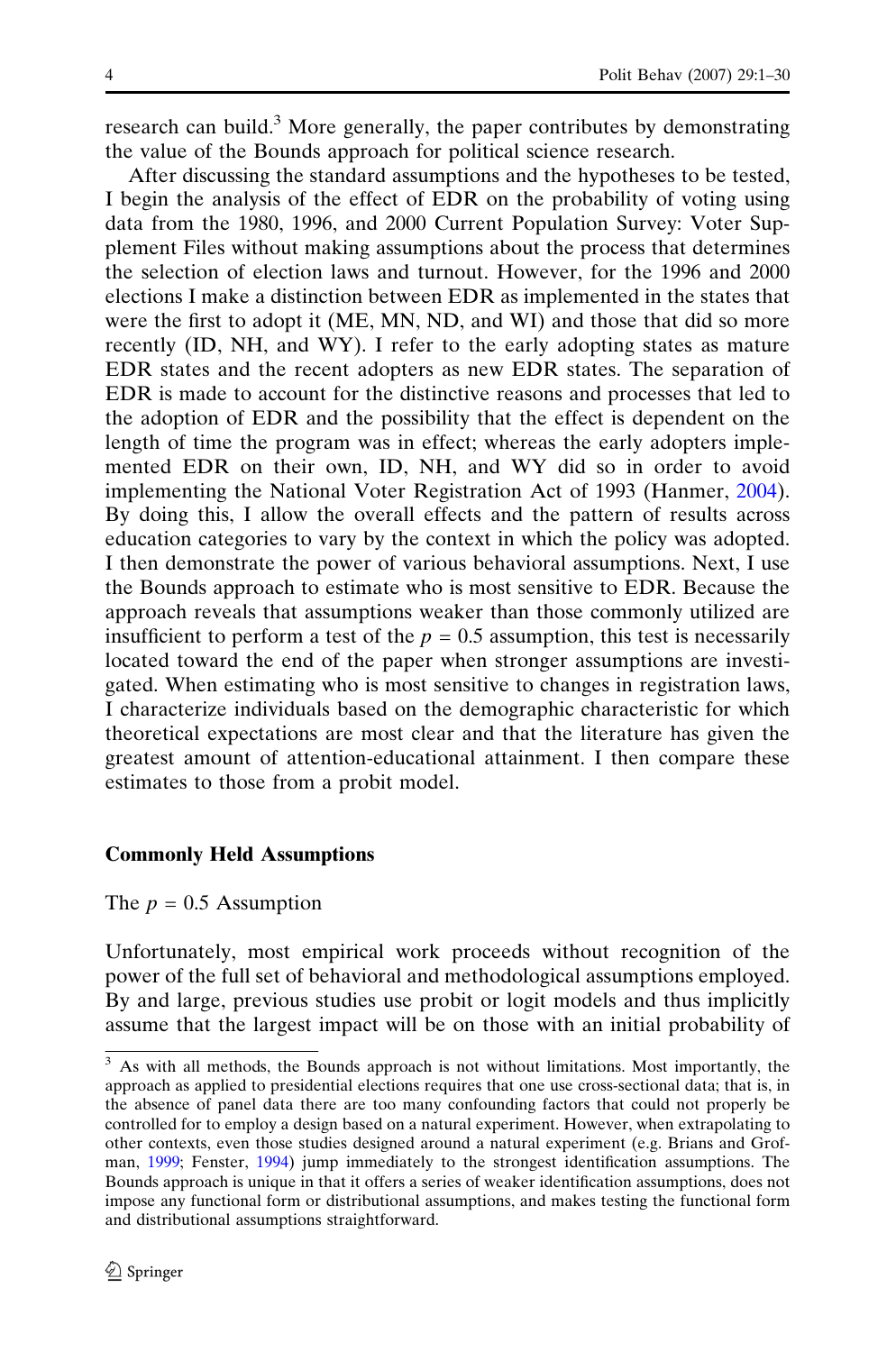voting equal to 0.5. For this purpose, this assumption is clearly problematic; who is most sensitive to changes in election laws is something that one would want to estimate, not assume. As a possible alternative to logit and probit, Nagler [\(1994](#page-29-0)) employed the scobit model and also chose registration laws as the motivating example. While scobit maintains the assumption that the distribution is unimodal (a potentially problematic assumption), the model is intuitively appealing as it relaxes the assumption that the largest impact of a change in an independent variable occurs where the initial probability of success is equal to 0.5. However, scobit has been found to be unreliable in small samples (Hanmer, [2006](#page-28-0)) and especially sensitive to specification errors (Hanmer, [2002;](#page-28-0) see also Achen, [2002\)](#page-28-0). Because the scobit estimator fails to live up to its task, estimating which types of individuals are most sensitive to changes in stimuli, it is still unclear which types of individuals will be the most responsive to changes in registration laws.<sup>4</sup> With the method applied here, the  $p = 0.5$  assumption can be tested.

Exogenous Selection to Solve the Identification Problem

When using individual level data, one observes the voting outcome for individuals in the context in which they live, but does not observe how individuals would have acted in another context. That is, the identification problem arises. Thinking in terms of treatment effects, each individual receives only one of several possible treatments, here one treatment would be living in a state that allows EDR and another would be living in a state that does not allow EDR. Because the data are inherently censored, more of the same type of data would not eliminate the identification problem. Manski ([1995\)](#page-29-0) discusses and evaluates how most researchers deal with the identification problem

The conventional practice is to invoke assumptions strong enough to identify the exact value of [the parameters of interest]. Even if these assumptions are not plausible, they are defended as necessary for inference to proceed. Yet identification is not an all-or-nothing proposition. Weaker and more plausible assumptions often suffice to bound parameters in informative ways (8).

In the literature on the effect of EDR, in order to obtain point estimates for the effect of EDR researchers impose the exogenous selection assumption, i.e. the effect of EDR found in one context is straightforwardly extrapolated to other contexts. Following the tradition established by Rosenstone and

<sup>&</sup>lt;sup>4</sup> The small sample problems found with scobit are less of a concern in Nagler's ([1994](#page-29-0)) empirical example which uses a data set containing almost 100,000 individuals. However, specification errors are highly influential even in this very large sample, with small variations in the model specification leading to substantively different conclusions regarding where the largest impact occurs (Hanmer, [2002](#page-28-0); see also Achen, [2002](#page-28-0)). Monte Carlo simulations corroborate the finding that scobit estimates are especially sensitive to model specification (Hanmer, [2002](#page-28-0); see also Achen, [2002\)](#page-28-0). To the best of my knowledge, in the more than 10 years since Nagler ([1994](#page-29-0)) introduced the scobit model to the political science literature, it has not been used by empirical researchers in any published work.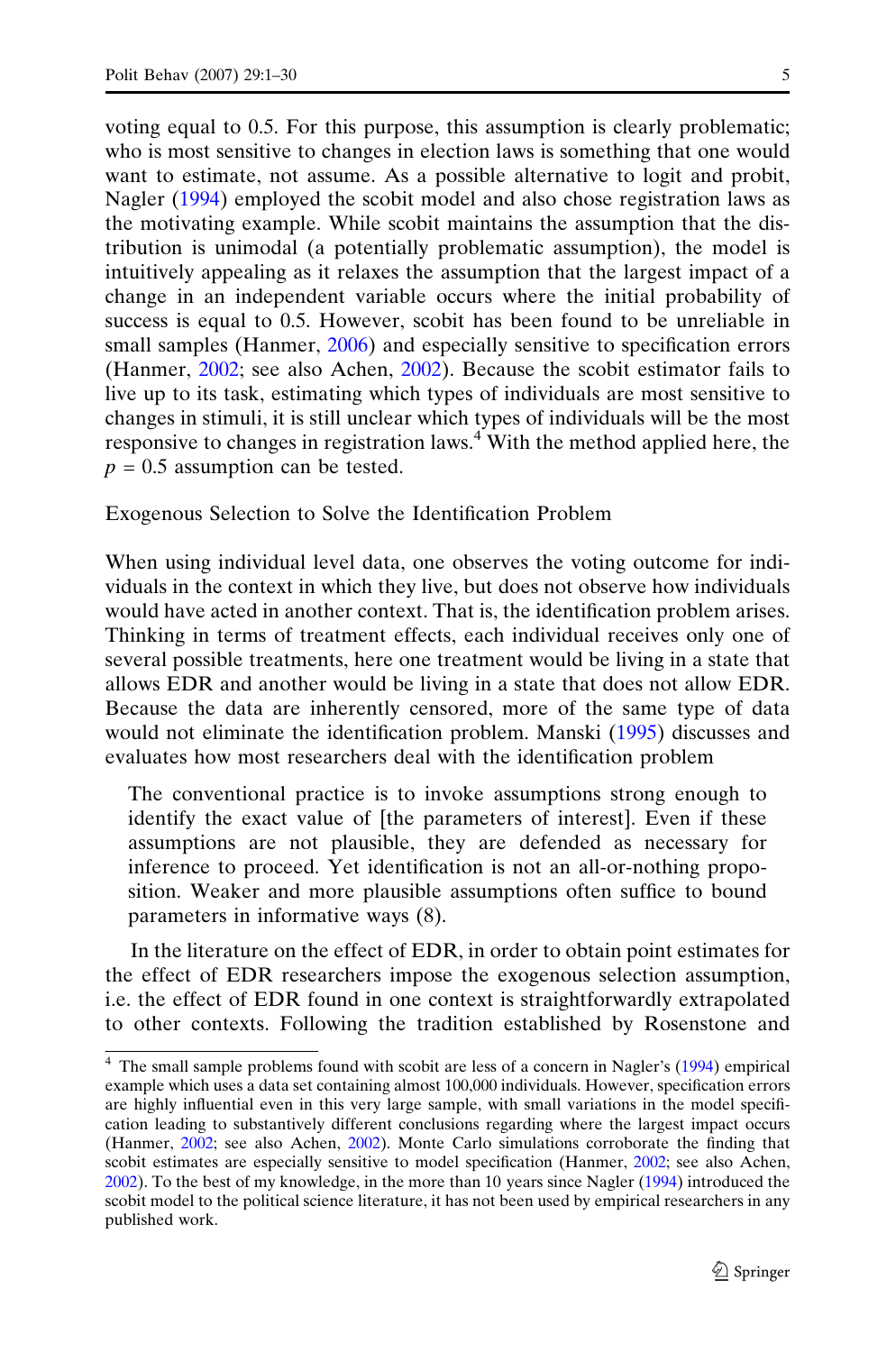Wolfinger [\(1978](#page-29-0)), to estimate the effect of EDR using individual level data<sup>5</sup> one usually proceeds in four steps: (1) run a logit, probit, or scobit model on a binary dependent variable indicating whether an individual citizen of voting age voted or not; (2) set the values of the variables to indicate that EDR applies for all and calculate a predicted probability of voting for each individual; (3) set the values of the variables to indicate that EDR does not apply to anyone and calculate a predicted probability of voting for each individual; and (4) subtract the result obtained in step (3) from the result obtained in step (2) to obtain an estimate of the effect of EDR. Implicit in this procedure is the imposition of the exogenous selection assumption. Alternatively, some choose to compute predicted probabilities for ''typical'' individuals. Here, rather than calculating predicted probabilities for each individual, the values of the independent variables are set to their means or medians and the probability of voting assuming all have EDR is compared to the probability of voting assuming EDR does not apply to anyone; again, the exogenous selection assumption is built into this process.

As demonstrated below, the Bounds approach makes clear what the traditional approach conceals: in order to identify point estimates of the effect of EDR, one must assume that election laws can be treated as if they are assigned randomly. Without prior information, one cannot reject the exogenous selection assumption. Though assessing fully the credibility of this assumption is beyond the scope of this paper, by examining a range of weaker identification assumptions this paper serves to initiate dialogue on this issue.

Although it has not been discussed in the literature, the procedures used to produce predicted probabilities from a probit or logit model can influence the results. An example will illustrate the point. Since Wolfinger and Rosenstone ([1980\)](#page-29-0) and Brians and Grofman [\(1999](#page-28-0), [2001\)](#page-28-0) use CPS data, do not include interaction terms, and use models that impose the  $p = 0.5$  assumption, the  $p = 0.5$  assumption cannot be responsible for the different conclusions these scholars derive. Whereas Wolfinger and Rosenstone [\(1980](#page-29-0)) study the effect of EDR by calculating predicted probabilities for each individual, Brians and Grofman [\(1999](#page-28-0), [2001](#page-28-0)) examine the effect of EDR based on predicted probabilities for a ''typical'' individual. Given the representativeness of the CPS sample and the concern with describing predicted behavior in the U.S., the calculation of predicted probabilities for each individual has a clear theoretical advantage to procedures that limit their attention to just a subset of the sample, usually white, males, in their 40s.<sup>6</sup> An additional advantage of the Bounds approach is that, given any identification assumption, there is only one

 $5$  As noted earlier, my focus here is on studies that investigate the effect of EDR on individual level behavior and that examine the effects across individual characteristics. Thus, this discussion does not apply to studies such as those cited in footnote 2 or other studies that use aggregate data, such as Fenster [\(1994](#page-28-0)) who works from the framework of a natural experiment.

<sup>6</sup> Moreover, in some cases the estimates are quite sensitive to changes in the values chosen to represent the typical individual. Appendix Table A4 uses the model from Brians and Grofman ([1999\)](#page-28-0) to show that the substantive conclusions change when the ''typical'' individual is a female rather than a male.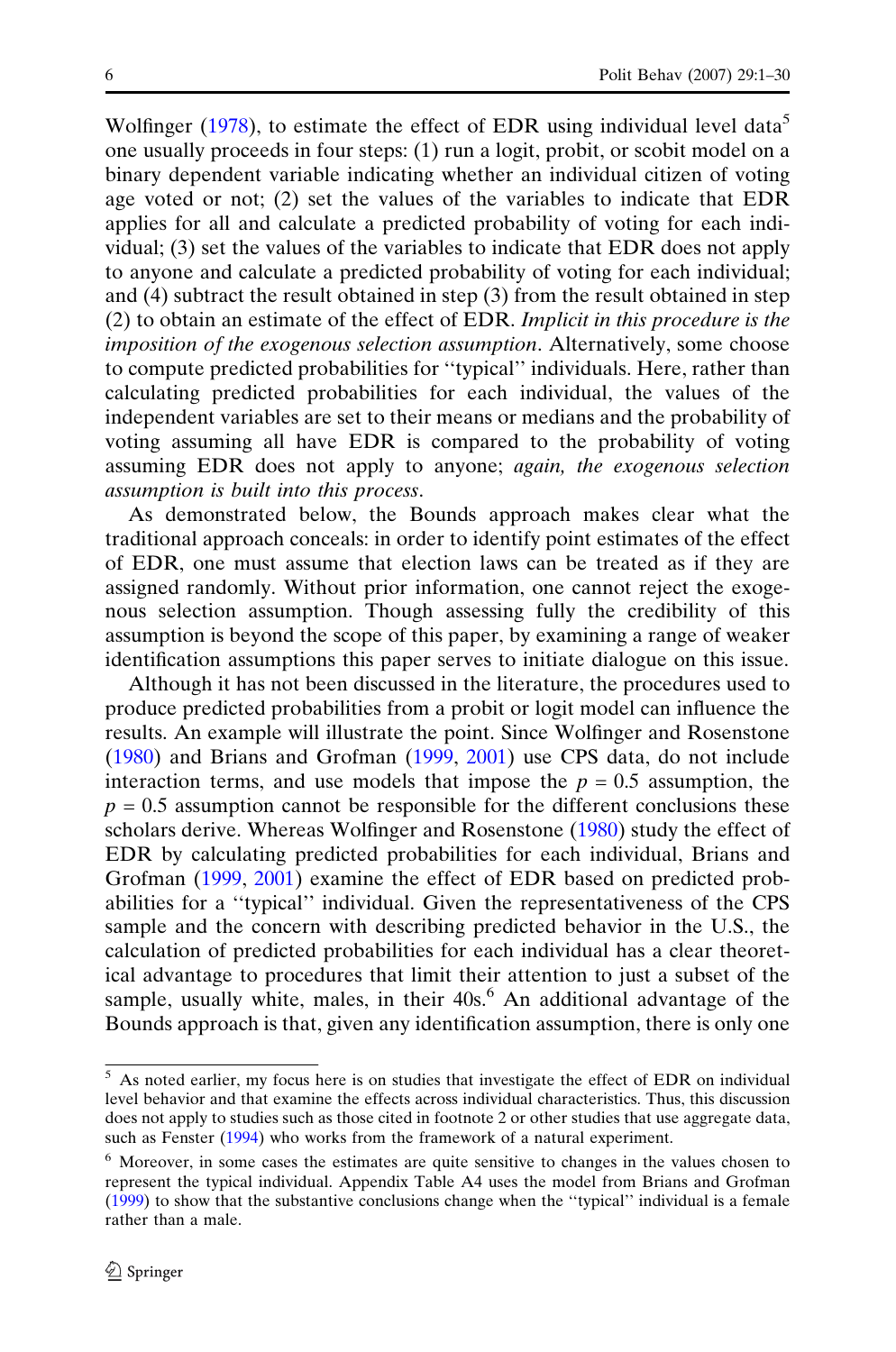way to calculate the treatment effect (as shown below the method corresponds most closely to the aggregation of individual predictions).

#### Theoretical Expectations

Because relaxed registration laws lower the cost of voting, EDR is expected to have a positive effect on the probability of voting (Downs, [1957\)](#page-28-0). Though there is disagreement regarding the magnitude of the effect, previous research generally supports this expectation (see Traugott, [2004](#page-29-0) for a review). With respect to for whom the effect is the largest, I examine three competing hypotheses. The first hypothesis is derived from Wolfinger and Rosenstone ([1980\)](#page-29-0) who contend that education provides individuals with skills and experience that should make registering to vote easier for those with more education. Thus, the least educated are the most likely to benefit from easier registration procedures, mainly because they are less able to overcome more difficult hurdles.<sup>7</sup> Second, Brians and Grofman [\(1999](#page-28-0), [2001\)](#page-28-0) maintain that the largest impact should be found among those who have moderate levels of interest and skills and need just a small reduction in costs to get them involved. Here, it is crucial to note that their model does not necessarily predict that the largest effect will be on those who have an initial probability of voting equal to 0.5. When summing up the predictions generated from their model, Brians and Grofman ([1999\)](#page-28-0) hypothesize that ''groups that are 'in the middle' with respect to [socioeconomic status] variables...should be obtaining the greatest turnout gains when registration barriers are lowered by the adoption of election day registration'' (p. 165). That is, the model makes predictions about where one lies within the distribution of demographic characteristics and *not* the distribution of voting probabilities.<sup>8</sup> The final hypothesis is that registration laws do not differentially affect some types of citizens more than others.

## Data and Methods

Using data from the 1980, 1996, and 2000 Current Population Survey: Voter Supplement Files (hereafter CPS) I apply the Bounds approach to provide non-parametric estimates of the probability that an individual will vote under several treatments; the dependent variable is binary and coded as 1 for citizens age 18 or older who reported voting and 0 for citizens age 18 or older who

 $7$  Though they do not bring data to bear on the issue, Piven and Cloward [\(1988,](#page-29-0) [1989](#page-29-0), [2000](#page-29-0)) hold firm to the belief that the least well off stand the most to gain by the reduction of barriers to registration.

<sup>&</sup>lt;sup>8</sup> Of course, these may be related (though this is an empirical question) but the fact remains that a theory that directly links the largest impact of registration reform to a voting probability of  $p = 0.5$ is absent from the literature. Moreover, to test properly a theory that suggests the greatest impact is at  $p = 0.5$ , one cannot use a method that assumes that this is the case.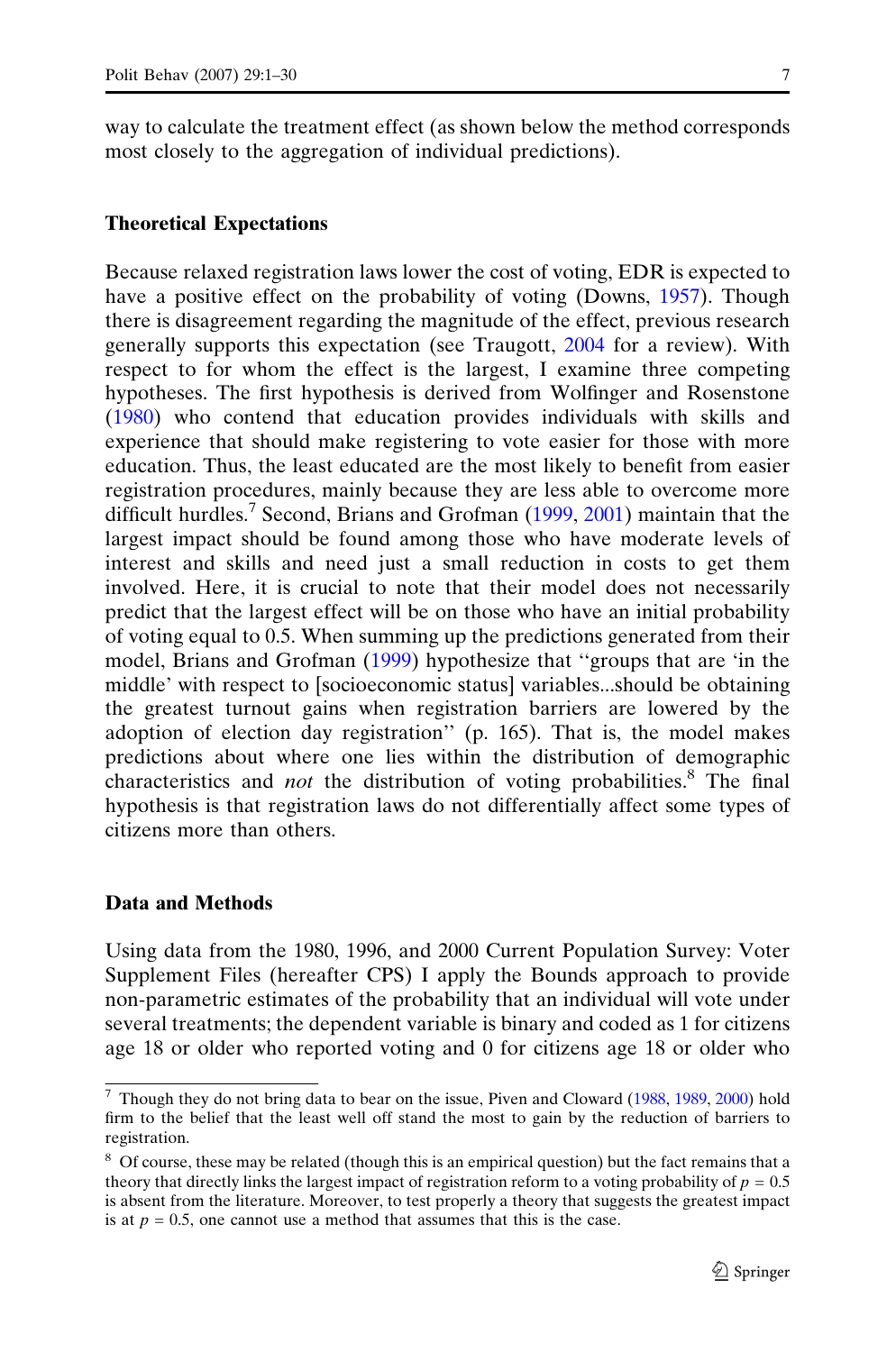report that they did not vote. For 1980 there are two treatments, living in a state with EDR or not;<sup>9</sup> while for 1996 and 2000 there are three treatments, living in a state with mature EDR, living in a state with newly implemented EDR, and living in a state that does not allow EDR.<sup>10</sup> The 1980 data are used to provide baseline estimates of the effect of  $EDR$ <sup>11</sup>

Prior to specifying the equations to be estimated, several definitions are needed. Each individual can be characterized by values for the following  $(y_1, y_0, t, x)$ . The variable t is a binary variable that indicates which treatment each individual receives.<sup>12</sup> For those living in states that allow EDR,  $t$  is set to 1 and for those living in states that do not allow EDR  $t = 0$ . When studying 1980, for those living in the states of Maine, Minnesota, North Dakota, Oregon, and Wisconsin  $t = 1$  and for those living in all other states  $t = 0$ . For 1996 and 2000, two sets of comparisons are made: (1) between those living in states with mature  $EDR<sup>13</sup>$  (for whom  $t = 1$ ) and those in states without any EDR (for whom  $t = 0$ ); and (2) between those living in states with newly implemented EDR (for whom  $t = 1$ ) and those in states without any EDR (for whom  $t = 0$ .<sup>14</sup> The variable x represents the covariates of interest that describe an individual. The variable  $y_1$  is defined as the voting outcome if an individual were to live in a state with EDR;  $y_1$  takes on a value of 1 if such individuals were to vote and  $y_1 = 0$  otherwise. The voting outcome if an individual were to live in a state that does not allow EDR is represented by the variable  $y_0$ ;  $y_0$  takes on a value of 1 if such individuals were to vote and  $y_0 = 0$  otherwise. Due to the identification problem, for each individual only one of the voting outcome variables,  $y_1$  or  $y_0$ , is observed. One observes  $y_1$  for those who actually live in states that allow EDR and one observes  $y_0$  for those who live in states that do not allow EDR. That is, when  $t = 1$  one observes a value for  $y_1$  and when  $t = 0$  one observes a value for  $y_0$ .

 $9\,$  For the 1980 election ME, MN, ND, OR, and WI are coded as having election day registration. While ND does not have a registration system, like those in states with election day registration, in order to vote, eligible citizens do not need to perform administrative tasks prior to election day. Removing ND does not alter the conclusions.

<sup>&</sup>lt;sup>10</sup> For the 1996 and 2000 elections ME, MN, ND, and WI are coded as having mature EDR programs and ID, NH, and WY are coded as having newly implemented EDR programs. Due to an incident in which the system was exploited, Oregon eliminated EDR in 1985.

 $11$  Unfortunately, the 1976 CPS does not have a variable with a unique state identifier. The 1980 election is the first presidential election after EDR was adopted in ME, MN, and WI, for which individual level CPS data are available by state. Analyses using data from other presidential election years (1984, 1988, and 1992) do not substantively alter the conclusions.

 $12$  I explain the approach presented in Manski ([1995](#page-29-0)) in the context of EDR and turnout, with living in a state with EDR as the treatment and turnout as the outcome. The discussion is easily generalized for any treatment and outcome.

<sup>&</sup>lt;sup>13</sup> While ME and MN also had versions of motor voter in 1996 and 2000, the effect of this program is not thought to be responsible for differences in turnout between EDR and non-EDR states as analyses excluding these two states are consistent with those presented here (Hanmer, [2004](#page-28-0)).

<sup>&</sup>lt;sup>14</sup> In order to simplify the discussion that follows, I temporarily ignore the distinction between mature EDR and newly implemented EDR. Taking the distinction into account is straightforward; simply replace all references to EDR with references to mature EDR or newly implemented EDR.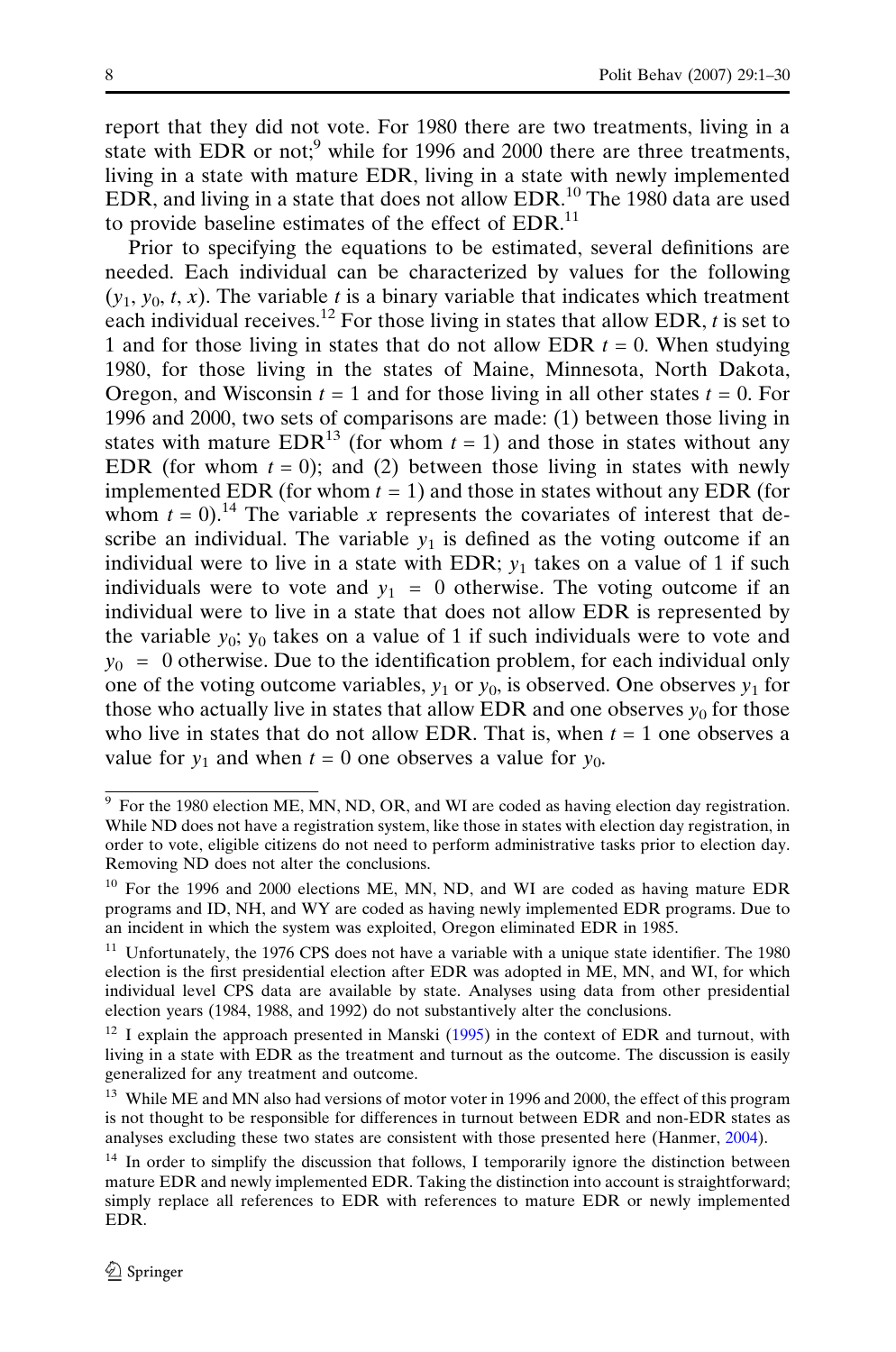From these definitions the equations of interest can be specified, thus exposing the consequences of the identification problem. The probability that an individual with covariates  $x$  will vote under EDR is represented by  $P(y_1 = 1 | x)$ . Using the law of total probability,  $P(y_1 = 1 | x)$  is specified as follows:

$$
P(y_1 = 1|x) = P(y_1 = 1|x, t = 1) * P(t = 1|x) + P(y_1 = 1|x, t = 0) * P(t = 0|x). \quad (1)
$$

The data reveal the following components of Eq. 1:  $P(y_1 = 1 | x, t = 1)$  is the probability of voting for those with covariates x living in EDR states;  $P(t = 1|x)$ is the probability of living in an EDR state given covariates  $x$  (the selection probability); and  $P(t = 0|x)$  is the probability of living in a state that does not allow EDR, given covariates  $x$  (the censoring probability). But the counterfactual probability,  $P(y_1 = 1 | x, t = 0)$ , the probability of voting if EDR were available for those who do not receive the EDR treatment is not revealed by the data. That is, because the data are inherently censored they do not reveal how those living in states that do not allow EDR would behave if they were to live in a state that allows EDR.

The probability that an individual with covariates x will vote under the treatment that an individual lives in a state that does not allow EDR,  $P(y_0 = 1|x)$ , can be defined similarly:

$$
P(y_0 = 1|x) = P(y_0 = 1|x, t = 0) * P(t = 0|x) + P(y_0 = 1|x, t = 1) * P(t = 1|x). \tag{2}
$$

Data will reveal:  $P(y_0 = 1 | x, t = 0)$  as the probability of voting for those with covariates x who live in states that do not have EDR; and  $P(t = 1 | x)$ and  $P(t = 0 | x)$  as they were defined above. However, the data do *not* identify  $P(y_0 = 1 | x, t = 1)$ , the probability of voting in the absence of EDR for those who actually receive the EDR treatment.

Without prior information,  $P(y_1 = 1 | x)$ , the probability of voting if EDR was in effect for all individuals, and  $P(y_0 = 1 | x)$ , the probability of voting if EDR was not an option for anyone, cannot be identified, and thus the classical treatment effect (hereafter CTE) defined as

$$
P(y_1 = 1|x) - P(y_0 = 1|x)
$$
\n(3)

is also not identified. As noted above, most studies, including all of the empirical work cited from the literature on EDR, begin by imposing assumptions that will serve to identify the counterfactual probabilities and thus  $P(y_1 = 1 | x)$ ,  $P(y_0 = 1 | x)$ , and the CTE. The logic of the Bounds approach, however, suggests that one begin by assuming nothing at all about the processes that determine the selection of registration laws and turnout (more generally, selection into the treatment and the outcome of interest).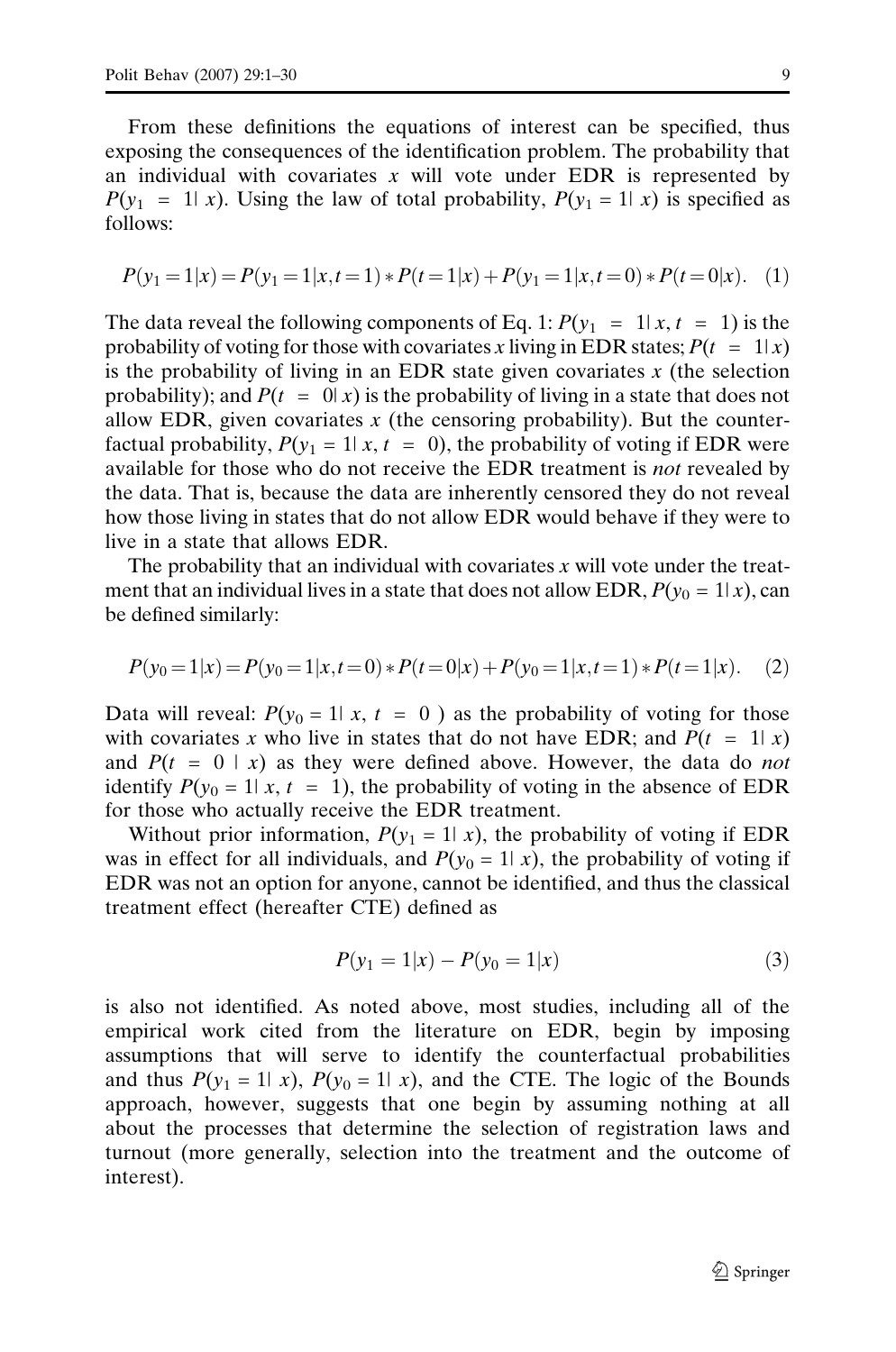Even without assuming anything about the processes that determine the selection of registration laws and turnout, we know that the counterfactual probabilities,  $P(y_1 = 1 | x, t = 0)$  (the probability of voting with EDR for those in states that do not currently allow EDR), and  $P(y_0 = 1 | x, t = 1)$  (the probability of voting without EDR in states that currently allow EDR), must lie in the interval [0, 1]. Using this information, worst case bounds for Eqs. 1 and 2 can be estimated. To calculate the lower bound for Eq. 1 the counterfactual probability,  $P(y_1 = 1 | x, t = 0)$ , is set to 0; to calculate the upper bound the counter factual probability is set to 1. That is, the lower bound is derived by proceeding as if none of those who lived in states that did not allow EDR would have voted had they instead lived in states that allow EDR and the upper bound is derived by proceeding as if all of those who lived in states that did not allow EDR would have voted had they instead lived in states that allow EDR. Similar logic applies for the calculation of the bounds on (2). The worst case bounds are defined as follows: For (1),

$$
P(y_1 = 1|x, t = 1) * P(t = 1|x) \le P(y_1 = 1|x)
$$
  
\n
$$
\le P(y_1 = 1|x, t = 1) * P(t = 1|x) + P(t = 0|x).
$$
\n(1a)

And for (2),

$$
P(y_0 = 1|x, t = 0) * P(t = 0|x) \le P(y_0 = 1|x)
$$
  
\n
$$
\le P(y_0 = 1|x, t = 0) * P(t = 0|x) + P(t = 1|x).
$$
\n(2a)

These bounds are functions of quantities identified by the sampling process alone and thus can be calculated without imposing any assumptions on the process that generates  $y_1$ ,  $y_0$  and t. It is important to note that the width of the bounds in (1a) is equal to the censoring probability,  $P(t = 0|x)$ , and the width of the bounds in (2a) is equal to the selection probability,  $P(t = 1 | x)$ .

Worst case bounds on the CTE,  $P(y_1 = 1 | x) - P(y_0 = 1 | x)$ , can be found using the following formula: $15$ 

$$
[P(y_1 = 1|x, t = 1) * P(t = 1|x)] - [P(y_0 = 1|x, t = 0)
$$
  
\* P(t = 0|x) + P(t = 1|x)]  $\leq$  CTE  $\leq$  [P(y<sub>1</sub> = 1|x, t = 1)  
\* P(t = 1|x) + P(t = 0|x)] - [P(y<sub>0</sub> = 1|x, t = 0) \* P(t = 0|x)]. (3a)

Before moving to the results, a note on how the covariates,  $x$ , are used is necessary. In the traditional approach, covariates are used to control for treatment assignment. With the non-parametric Bounds approach, controlling for treatment assignment is not relevant so covariates are used to designate

<sup>&</sup>lt;sup>15</sup> The lower bound on the CTE is calculated by subtracting the upper bound of (2a) from the lower bound of (1a) and the upper bound on the CTE is calculated by subtracting the lower bound of (2a) from the upper bound of (1a). Once the data are employed, the bound on the CTE, without making any assumptions, necessarily has a width of 1; in the absence of data the CTE would have a width of two and would lie between –1 and 1.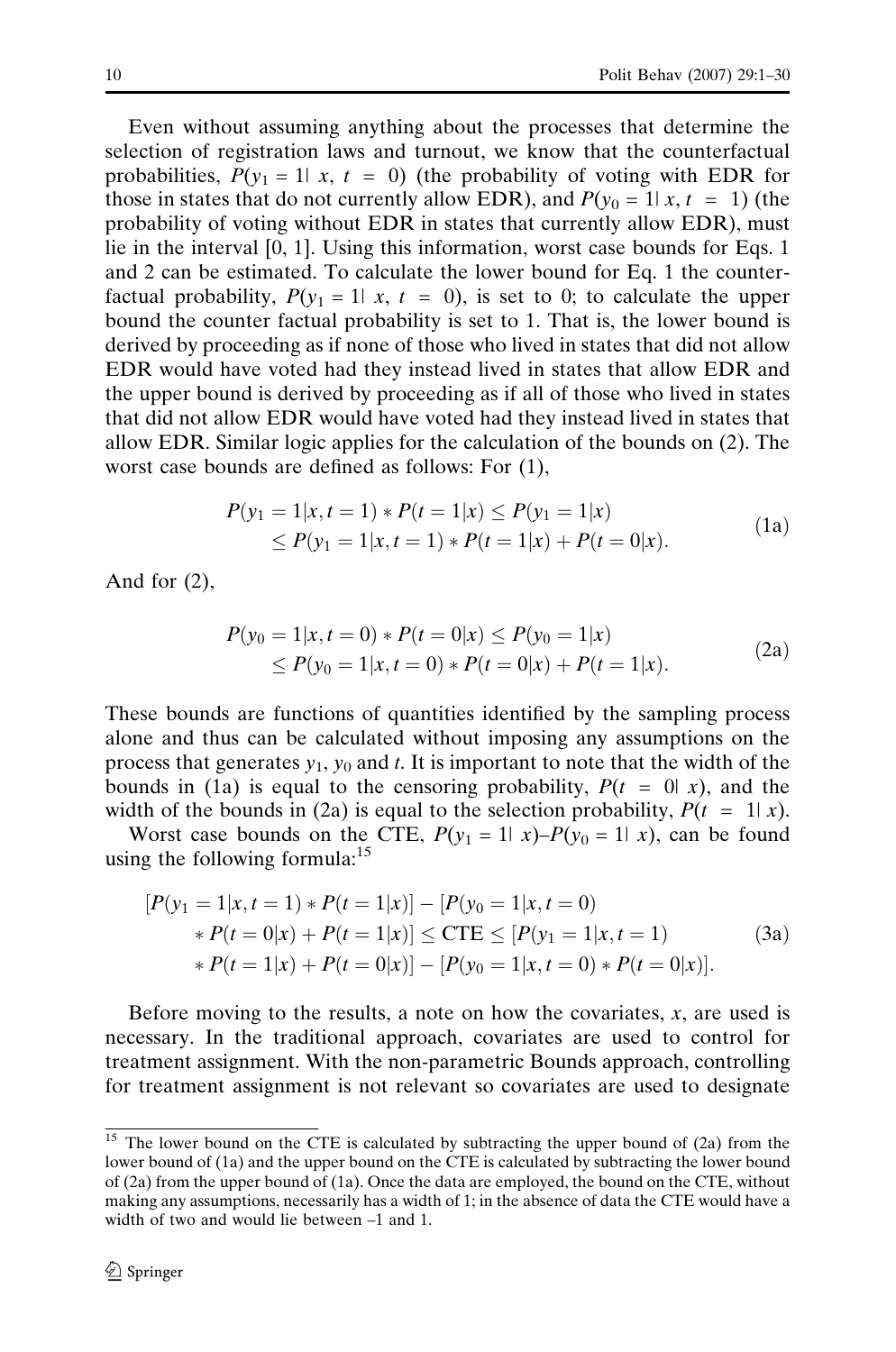sub-populations of interest. Thus, regardless of the specification of covariates, the following question is well posed: Among individuals with the selected covariates, what would be the difference in the probability of voting if all such individuals were assigned one treatment rather than the other?<sup>16</sup>

## Results<sup>17</sup>

### Worst Case Bounds

For the sake of simplicity, I begin by examining the overall effect of EDR, that is, without conditioning on any covariates. Table [1](#page-11-0) presents information revealed by the sampling process for 1980, 1996, and 2000. In each of the years, those who lived in states with EDR (column 1,  $P(y_1 = 1 | t = 1)$ ) turned out at higher rates than those in states without EDR (column 2,  $P(y_0 = 1)$ )  $t = 0$ )). In both 1996 and 2000, those in mature EDR states turned out at the highest rates followed by those in states with newly implemented EDR. Table [1](#page-11-0) also reveals that the proportion of people who lived in states with EDR (column 3,  $P(t = 1)$ ), either mature or newly implemented, was quite small; as mentioned above, this will have important consequences for the width of the bounds.

The worst case bounds for 1980, 1996, and 2000 are reported in Appendix Table A1.<sup>18</sup> Driven by the size of the selection probability,  $P(t = 1)$ , the bounds on  $P(y_1 = 1)$  are extremely wide while the bounds on  $P(y_0 = 1)$  are quite narrow.<sup>19</sup> Without making any assumptions, the probability of voting under the EDR treatment lies between 0.03 and 0.99 (depending on the year and maturity of EDR). Obviously, without making any assumptions very little can be said about the probability of voting if all states were to have had EDR. The worst case bounds on the probability of voting if none of the states

<sup>&</sup>lt;sup>16</sup> Manski and Nagin ([1998\)](#page-29-0) provide further explanation: "Researchers commonly assert that there is some minimal set of 'correct' covariates to use in the analysis of treatment effects and that 'omitted variable bias' may occur if one conditions on only a subset of these covariates. These statements relate to use of covariates to control for treatment assignment. A set of covariates is said to be 'correct' if treatment assignment is random conditional on these covariates; 'omitted variable bias' is said to occur if one conditions only on a subset of these covariates and treatment assignment is not random conditional on this subset. We do not assume that treatment assignment is random conditional on ...any...set of covariates. Hence, the concepts of 'correct' covariates and 'omitted variable bias' are not germane to [the] analysis'' (p. 107).

<sup>&</sup>lt;sup>17</sup> The Bounds software is available free from Charles Manski's homepage: http:// faculty.econ.northwestern.edu/faculty/manski/.

<sup>&</sup>lt;sup>18</sup> The 90% confidence intervals are also reported in Appendix Table A1. The 90% confidence interval for each estimate was computed using the bootstrap method (see Manski, Sandefur, McLanahan, & Powers, [1992;](#page-29-0) Pepper, [2000\)](#page-29-0). To compute the 90% confidence intervals, first a sample of size  $N$  (where  $N$  is equal to the size of the sample of interest in the data set) is drawn with replacement. Next, the estimates of interest are computed for this sample. To create a bootstrapped distribution of the estimates, the process is then repeated  $T$  times (here  $T$  is set to 200). The 0.05 quantile and the 0.95 quantile of the resulting distribution are reported to form the 90% confidence interval.

<sup>&</sup>lt;sup>19</sup> Those who did not provide an answer of "yes" or "no" to the question asking whether or not the individual voted were eliminated from the sample.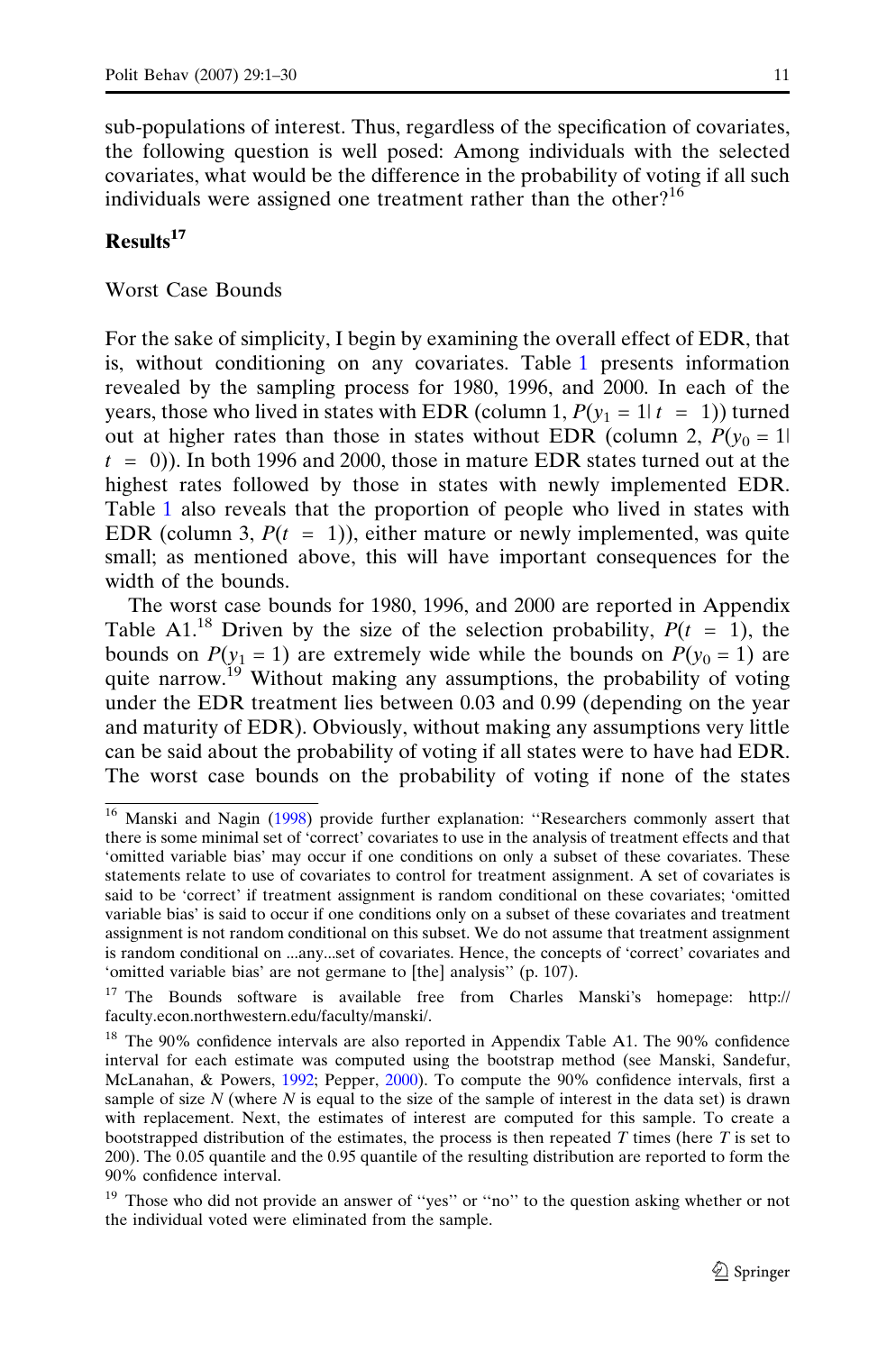$P(y_1 = 1 | t = 1)$   $P(y_0 = 1 | t = 0)$   $P(t = 1)$ 

Probability of living in an EDR state

<span id="page-11-0"></span>

| <b>Table 1</b> Estimated probabilities of voting and residing in a state with EDR $(\%)$ |                                                  |                                               |
|------------------------------------------------------------------------------------------|--------------------------------------------------|-----------------------------------------------|
| Year and category                                                                        | Probability<br>of voting in<br><b>EDR</b> states | Probability<br>of voting in<br>non-EDR states |

1980  $(N = 113,123)$  76 65 8 1996 Mature EDR (*N* = 75,116) 71 63 6<br>1996 New EDR (*N* = 73.902) 67 63 4

2000 Mature EDR  $(N = 71,127)$  76 67 67 6 2000 New EDR  $(N = 69,899)$  69 67 67

1996 New EDR  $(N = 73,902)$  67 63<br>2000 Mature EDR  $(N = 71,127)$  76 67

Source: 1980, 1996, 2000 CPS

allowed EDR are much more informative. For example, in 1980, the probability of voting under the no EDR treatment ranges between 0.60 and 0.68. Having calculated the bounds for  $P(y_1 = 1)$  and  $P(y_0 = 1)$ , using (3a), bounds on the CTE can also be derived. For 1980, the CTE lies between –0.62 and 0.38. These bounds do not allow one to determine the sign of the treatment effect and are not especially informative. They indicate that EDR might reduce the probability of voting by as much as 62 percentage points and might increase the probability of voting by as much as 38 percentage points. It is crucial to note that the interval is continuous so the actual value can lie anywhere within the bounds; a larger negative value does not imply that a negative value is more likely than a positive value.

For each of the years under consideration, given that the selection probability,  $P(t = 1)$ , is small for each year and scenario the bounds on the probability of voting if all had EDR (mature or newly implemented) are quite large; thus, in the absence of prior information or assumptions, very little about the effect of EDR can be learned. Due to the width of the bounds, comparisons across education categories are not possible as the bounds not only contain positive and negative values but also completely overlap across education categories. Thus, the  $p = 0.5$  assumption cannot yet be tested. In order to tighten the bounds, assumptions are necessary. The next section introduces two such assumptions, one that tightens the lower bound (the ordered outcomes assumption), and one that tightens the upper bound (the capped outcomes assumption).

## Intermediate Assumptions: Ordered Outcomes and Capped Outcomes

The ordered outcomes assumption (see Manski, [1995,](#page-29-0) [1997;](#page-29-0) and Pepper [2000](#page-29-0)) provides a middle ground between the worst case bounds and the exogenous selection assumption.<sup>20</sup> This assumption implies that EDR can do no harm, i.e. the probability of voting for those in non-EDR states would not decrease if EDR were made available. Having an EDR program available would presumably reduce the costs of voting, and at worst should not deter any of those

<sup>&</sup>lt;sup>20</sup> Because the primary concern of the paper is what would happen if EDR were adopted more widely, the focus of the remainder of the paper is on  $P(y_1 = 1 | x)$ .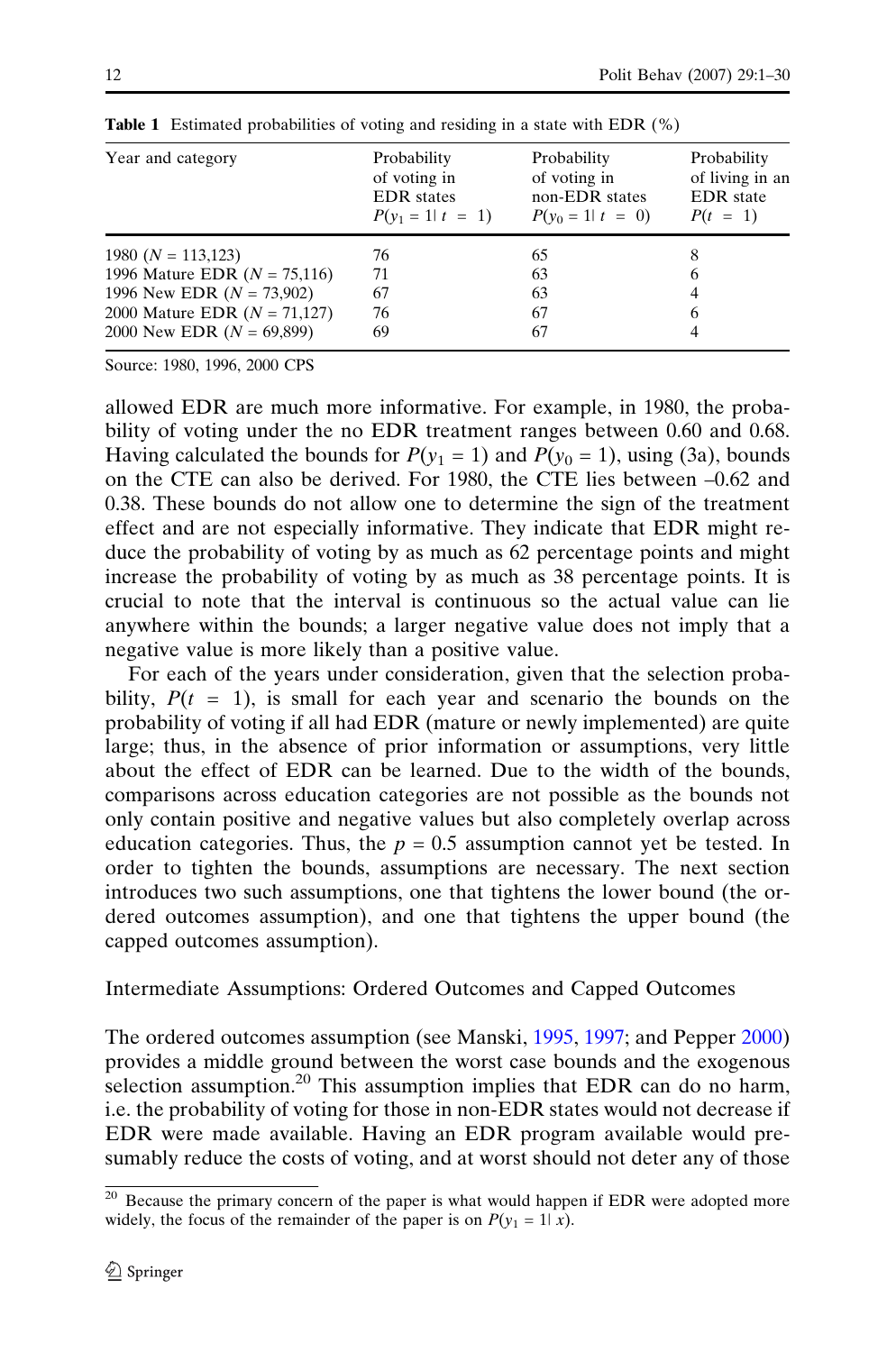who voted in its absence to abstain in its presence. In this context, the ordered outcomes assumption seems non-controversial as it fits cleanly with the theoretical expectations provided by Downs ([1957\)](#page-28-0). Formally, the ordered outcomes assumption implies that:  $P(y_1 = 1 | x, t = 0) \ge P(y_0 = 1 | x, t = 0)$ . To compute bounds for  $P(y_1 = 1 | x)$ , set  $P(y_1 = 1 | x, t = 0)$ , the counter factual probability, to  $P(y_0 = 1 | x, t = 0)$ , the realized probability of voting for those in non-EDR states, rather than zero to get the lower bound; the upper bound does not change. By definition the lower bound on the CTE is set to 0, thus this assumption serves to identify the sign of the treatment effect. The CTE upper bound remains the same as in the worst case scenario. This assumption serves to tighten the bounds in a meaningful way, but the lower bound for the entire sample, as well as all sub-groups of interest, is fixed at 0. As a result, the

bounds obtained across education categories will necessarily overlap, thus preventing one from determining where the effect is the largest. If one wishes to tighten the upper bound, an additional assumption is required. I now turn to an examination of such an assumption, the capped outcomes assumption.

The states that were first to adopt EDR have a tradition of low barriers to registration and voting and are traditionally high turnout states. Thus, one might contend that if EDR were allowed in states with a social and political context different from that found in states that currently allow EDR, the effect in these new contexts might be lower. The source of the differences might come from unmeasured individual differences, variations in implementation, and/or efforts by groups expecting to be harmed by an expanded or differently composed electorate.<sup>21</sup>

An assumption within the Bounds framework can be constructed to capture this concern. That is, one can reduce the worst case upper bound by assuming that the outcome in new contexts would not exceed the outcome found in current EDR states. Formally, this implies that  $P(y_1 = 1 | x, t = 0) \le P(y_1 = 1 |$  $x, t = 1$ ). I will refer to this assumption as the capped outcomes assumption. Given that this assumption will not change the worst case lower bound, the bounds on  $P(y_1 = 1 | x)$  will remain relatively wide. However, it stands to reason that if one were to accept this assumption as plausible, he/she would also accept the more innocuous ordered outcomes assumption. When combined, these two assumptions serve to tighten both the lower and upper bounds. Surely, the capped outcomes assumption will spark controversy. It is important to note that my purpose here is not to defend or denounce this assumption. In keeping with the spirit of Manski's approach, this assumption

<sup>&</sup>lt;sup>21</sup> One might argue that those living in states that have historically made registration difficult might have become so removed from politics that much more than making registration easier will be needed to get them involved. It is also possible that the program could be rendered ineffective due to the failure of elections officials, the media, and political parties to inform the citizenry about the ability to register on election day. Political parties or other organizations might also intervene by placing challengers at the polls to question the eligibility of election day registrants, thus making the process cumbersome.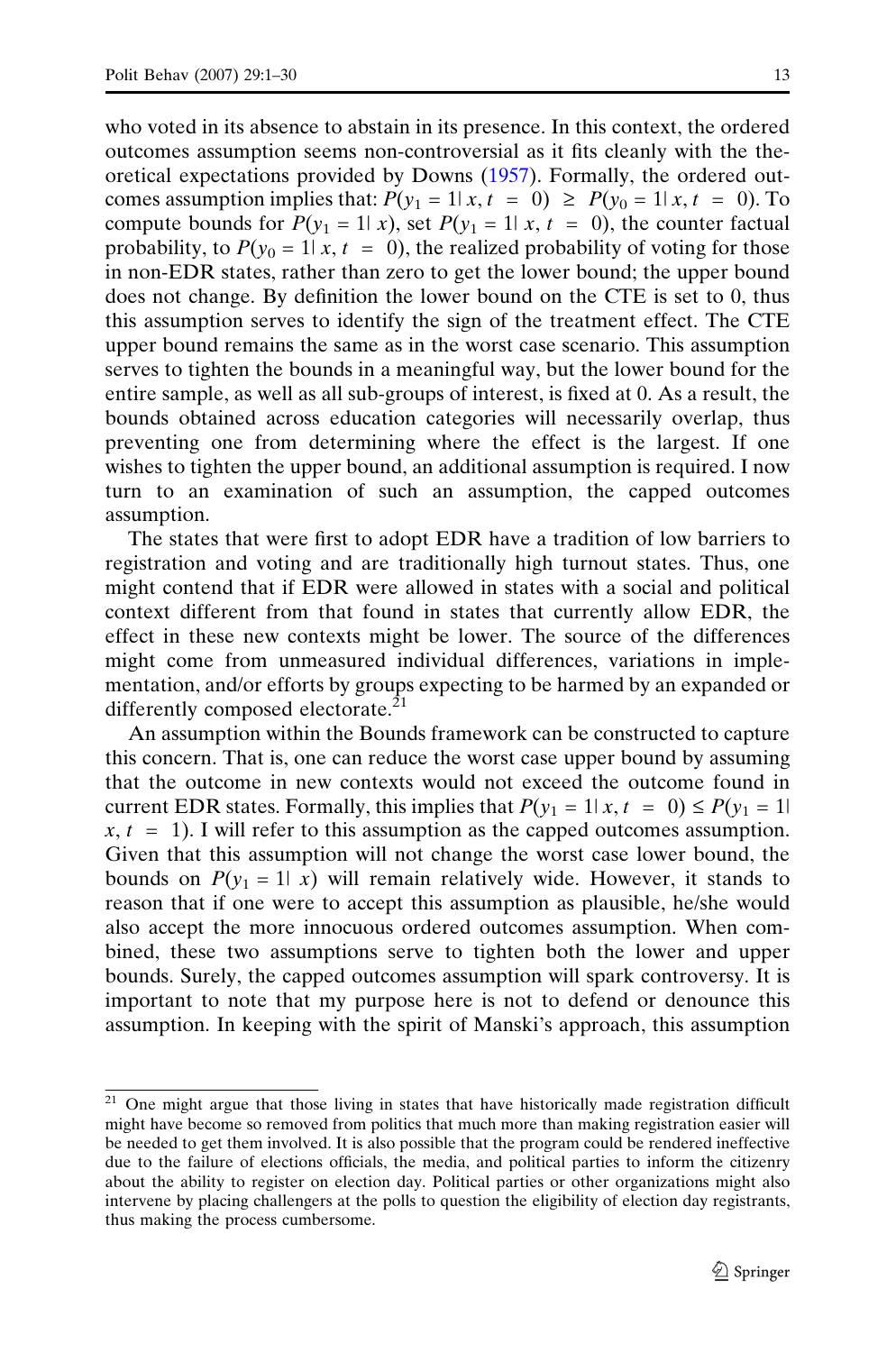is demonstrated here because it falls within the realm of plausibility and so that the reader can make up his/her own mind as to its credibility.<sup>22</sup>

Table [2](#page-14-0) presents bounds on the probability of voting and the classical treatment effect if all had EDR under the combined ordered and capped outcomes assumptions. $^{23}$  The width of the bounds under these two assumptions compared to the worst case bounds is reduced substantially, by as much as 98% for the year 2000 newly implemented EDR scenario. The bounds are reduced by 89% for 1980, by 92% for 1996 mature EDR, by 96% for 1996 newly implemented EDR, and by 91% for 2000 mature EDR. The less controversial ordered outcomes assumption on its own provides the greatest portion of the reduction; the width of the bounds with the ordered outcomes assumption alone is reduced by over 62% in each scenario.

While, by assumption, the sign of the treatment effect is identified, because the bounds on the CTE overlap, these assumptions do not allow one to identify whether the impact of mature EDR is greater than the impact of newly implemented EDR nor whether the impact in mature EDR states declined since 1980. The potential effect under these two assumptions is higher for mature EDR, but as noted above, the estimated effect may lie anywhere within the bounds. Moreover, since the lower bound of the treatment effect remains at zero for all, effect sizes by educational attainment cannot be determined in a manner that would allow one to conclude with any certainty where the effect is the largest. To identify these effects, the much stronger exogenous selection assumption, the assumption implicitly maintained in the literature, will have to be imposed. In the following section, the power of this assumption is explored.

#### The Exogenous Selection Assumption

It is crucial to keep in mind that in order to obtain identification, the exogenous selection assumption, though it is rarely made explicit, is the most common

 $22$  Those uncomfortable with this assumption should recognize that the only difference between the probit and Bounds approach on this matter is that when using probit one does this to obtain a point estimate but here this is part of the construction of the bounds. When one estimates the probability of voting if EDR were available everywhere with, say, a probit model, one sets the values of those who did not receive this treatment to the estimated value of those who did receive the EDR treatment. That is, one does not assume that the effect will be less than or greater than that estimated from what was observed in the data from those in the treatment condition but assumes that the effect, if EDR were adopted elsewhere, would be equivalent to the effect observed in the places currently using this policy. In addition, note that any assumption to capture the possibility that the effect would be greater than the effect found in places currently in the treatment condition, in either the bounds or probit set up, would necessarily be arbitrary. That is, rather than using the data, one would have to assume the effect is some fixed amount higher, but such an exercise defeats the entire research enterprise.

 $23$  $23$  Bootstrapped confidence intervals for the results in Table  $2$  can be found in Appendix Table A2. As Manski and Nagin ([1998](#page-29-0)) note, with sufficiently large samples the identification problem is much more severe than the problem of sampling variation. This can be seen by inspecting Appendix Tables A1 and A2; the estimated bounds are quite large while the confidence intervals around those bounds are only slightly larger.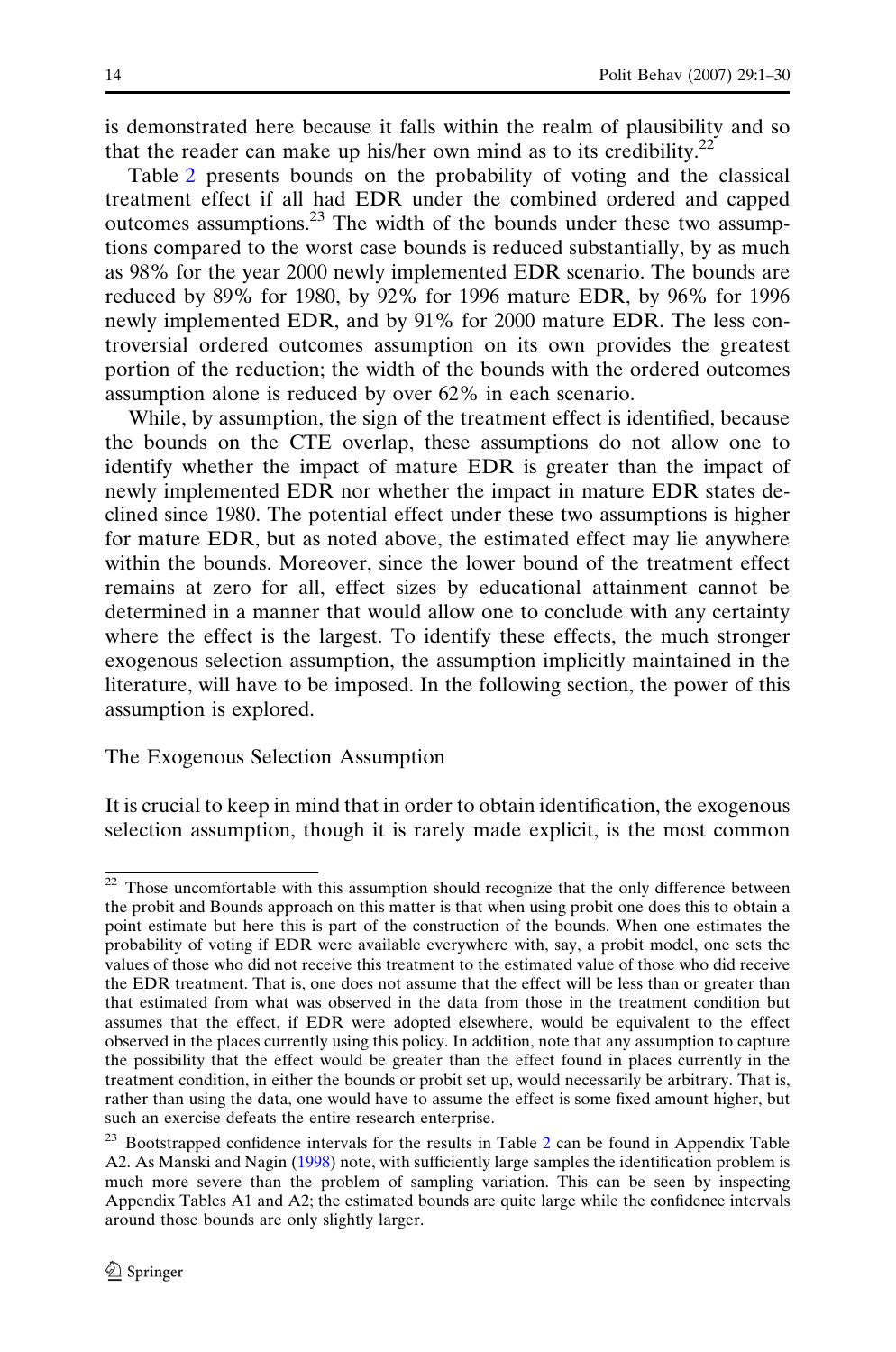| Year and category |                  | Probability of voting if<br>all states allowed EDR | Classical treatment<br>effect          |    |
|-------------------|------------------|----------------------------------------------------|----------------------------------------|----|
|                   | $P(y_1 = 1   x)$ |                                                    | $P(y_1 = 1   x)$ -<br>$P(y_0 = 1   x)$ |    |
|                   | LB               | UB                                                 | LB                                     | UB |
| 1980              | 66               | 76                                                 | $\theta$                               | 16 |
| 1996 Mature EDR   | 64               | 71                                                 | $\theta$                               | 12 |
| 1996 New EDR      | 63               | 67                                                 | 0                                      | 6  |
| 2000 Mature EDR   | 67               | 76                                                 | 0                                      | 13 |
| 2000 New EDR      | 67               | 69                                                 | $\theta$                               |    |

<span id="page-14-0"></span>Table 2 Combined ordered outcomes and capped outcomes bounds if all states allowed EDR (%)

Source: 1980, 1996, 2000 CPS

Notes: The ordered outcomes assumption tightens the lower bound, while the capped outcomes assumption tightens the upper bound

LB indicates the lower bound and UB indicates the upper bound

assumption used in work on treatment effects. With respect to the literature addressed here, all previous scholarship has maintained this assumption. The exogenous selection assumption states that  $P(y_1 = 1|x) = P(y_1 = 1|x)$ ;  $t = 1$ ) =  $P(y_1 = 1|x, t = 0)$  and  $P(y_0 = 1|x) = P(y_0 = 1|x, t = 0) = P(y_0 = 1)$  $1|x, t = 1$ . For  $P(y_1 = 1|x)$ , one assumes that if EDR became available to all, the probability of voting for those who did not receive the EDR treatment would be the same as the probability of voting among those who did receive the EDR treatment. Similar logic applies for  $P(y_0 = 1 | x)$ . This assumption serves to identify  $P(y_1 = 1 | x)$ ,  $P(y_0 = 1 | x)$ , and the CTE. The CTE can now be calculated as the difference between  $P(y_1 = 1 | x)$  and  $P(y_0 = 1 | x)$ . That is  $CTE = P(y_1 = 1|x) - P(y_0 = 1|x) = P(y_1 = 1|x, t = 1) - P(y_0 = 1|x, t = 0).$ 

Estimates derived under the exogenous selection assumption, along with the 90% confidence interval around the estimates are presented in Table 3. With the exogenous selection assumption, point estimates for the probability of voting if EDR were available to all eligible citizens, the probability of voting if EDR were not available anywhere, and the effect of EDR result. The estimated effect of EDR based on those in the states that first adopted EDR is

| Year and category | 5% Quantile | CTE | 95% Quantile |
|-------------------|-------------|-----|--------------|
| 1980              | 10          |     |              |
| 1996 Mature EDR   |             |     |              |
| 1996 New EDR      |             |     |              |
| 2000 Mature EDR   |             |     | 10           |
| 2000 New EDR      |             |     |              |
|                   |             |     |              |

Table 3 Estimates of the classical treatment effect (CTE) under the exogenous selection assumption,  $P(y_1 = 1 | x) - P(y_0 = 1 | x)$  (with 90% confidence interval) (%)

Source: 1980, 1996, 2000 CPS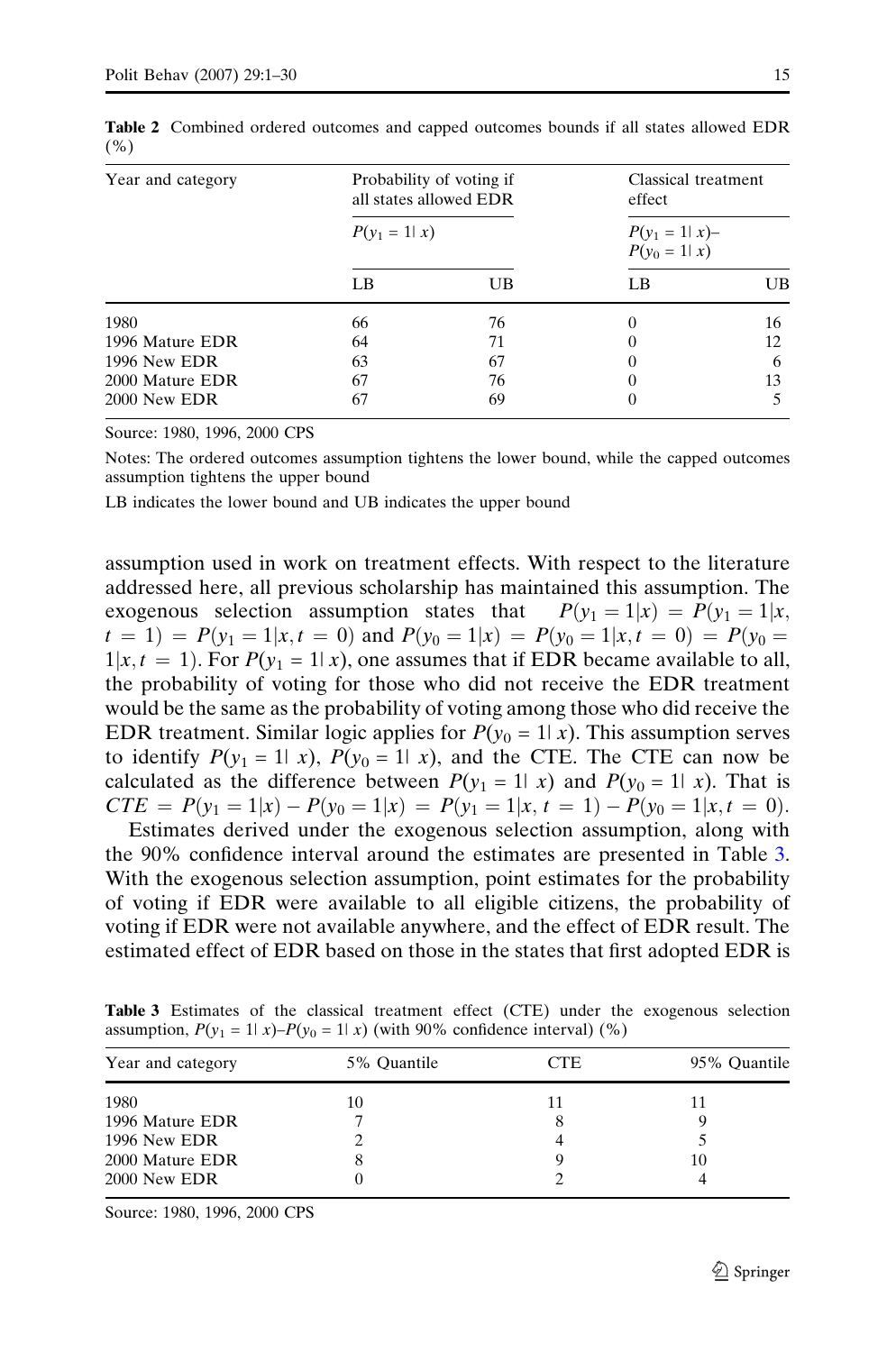as high as 11 percentage points in 1980; while the largest effect of newly implemented EDR is only four percentage points. In both 1996 and 2000 the effect of mature EDR is greater than the effect of newly implemented EDR, with the largest gap occurring in 2000. While the impact of mature EDR appears to have diminished only slightly over time, the estimated effect of newly implemented EDR drops substantially from 1996 to 2000. One of the following might help explain the drop for new EDR states: (1) for the new EDR states a novelty effect boosted turnout in 1996; and/or (2) the implementation of motor voter in all non-EDR states over the 1996 to 2000 period boosted turnout in the comparison states more so in 2000 than in 1996. Since mature and newly implemented EDR are compared to the same base, the second explanation seems less plausible as the estimated effect of mature EDR did not decrease from 1996 to 2000.

The difference in the estimates for mature EDR and newly implemented EDR demonstrate the need to examine the effects of the policy across the two sets of contexts separately. The effect of EDR in the new EDR states is lower than that found in mature EDR states (even over 20 years after its initial implementation), thus casting doubt on the assumption that effects of registration laws can be extrapolated across contexts. If, as is commonly done, states that adopted EDR prior to 1980 had been grouped with states that adopted in the 1990s, the effect of EDR for the new EDR states would have been overstated. As I show below, when one examines the effects across different sub-populations the differences become more pronounced.

The Effects Across Education Categories Under the Exogenous Selection Assumption

As demonstrated above, while the ordered and capped outcomes assumptions are quite plausible and reduce the width of the bounds considerably, in order to obtain point estimates that can be compared across categories, the exogenous selection assumption must be employed. If one is willing to accept the exogenous selection assumption, or if one thinks of studying the effect in terms of the best case scenario under the combined ordered and capped outcomes assumption, the Bounds approach allows one to estimate who will be most sensitive to changes in registration laws without the distributional and functional form assumptions implicit in logit and probit models.

Table [4](#page-16-0) presents estimates of the classical treatment effect under the exogenous selection assumption and 90% confidence intervals for each year and EDR treatment by education category.<sup>24</sup> A number of patterns are

<sup>&</sup>lt;sup>24</sup> Because the covariate values are discrete, cell means were used. Treating the covariate as continuous and estimating the bounds with the Gaussian kernal and Silverman's [\(1986](#page-29-0)) rule of thumb bandwidth produced identical results. See Hardle [\(1990\)](#page-28-0) for a discussion of non-parametric regression estimators.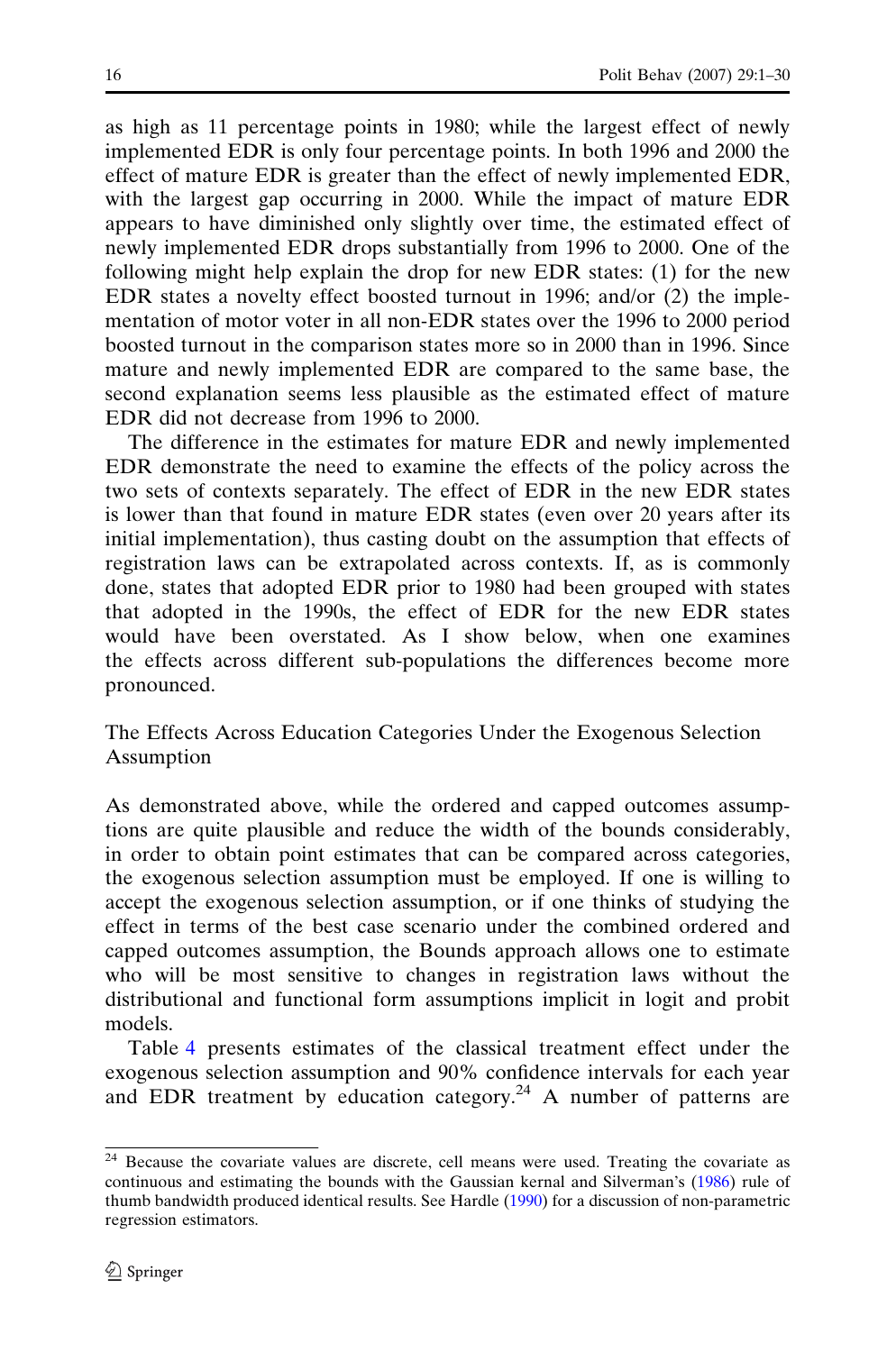| Category                |    | 1980 |                          | 1996<br>Mature<br><b>EDR</b> | 1996<br><b>New</b><br>EDR |                |    | 2000<br>Mature<br><b>EDR</b> | 2000<br><b>New</b><br>EDR |     |
|-------------------------|----|------|--------------------------|------------------------------|---------------------------|----------------|----|------------------------------|---------------------------|-----|
| 0-8 years               |    | 14   |                          | 11                           |                           | $-5$           |    | 19                           |                           |     |
| 90% confidence interval | 12 | 17   | 6                        | 16                           | $-13$                     | 3              | 12 | 25                           | $-12$                     |     |
| $9-11$ years            |    | 12   |                          | 10                           |                           | 5              |    | 14                           |                           | - 1 |
| 90% confidence interval | 9  | 15   | 6                        | 14                           | $\Omega$                  | 10             | 9  | 18                           | $-6$                      | 6   |
| High School degree      |    | 10   |                          | 7                            |                           | $\overline{c}$ |    | 8                            |                           |     |
| 90% confidence interval | 9  | 12   | $\overline{\phantom{0}}$ | 9                            | $\Omega$                  | 4              | 6  | 10                           | $-2$                      | 3   |
| $1-3$ years college     |    | 9    |                          |                              |                           |                |    | 9                            |                           | 3   |
| 90% confidence interval |    | 10   | 5                        | 9                            | 2                         |                | 7  | 11                           |                           | 5   |
| College degree          |    | 8    |                          | 8                            |                           |                |    | 6                            |                           |     |
| 90% confidence interval | 6  | 10   | 5                        | 10                           | $\overline{4}$            | 10             | 4  | 8                            |                           | 6   |
| Collect the get         |    | 5    |                          | 5                            |                           |                |    | 6                            |                           |     |
| 90% confidence interval | 2  |      | $\overline{c}$           | 8                            | $-3$                      |                | 4  | 8                            |                           | 6   |

<span id="page-16-0"></span>Table 4 Estimates of the classical treatment effect by education category assuming exogenous selection

Source: 1980, 1996, 2000 CPS

noteworthy. Concentrating first on 1980 and the mature EDR estimates for 1996 and 2000, the Table reveals that the effect of EDR is the largest for those with the least amount of education and drops with each additional level of educational attainment. For 1980 and 2000, the confidence intervals for those with 0–8 years of education do not overlap with those with a high school degree or more, suggesting that these differences are statistically significant. While for mature EDR in 1996 the point estimates diminish with education, the confidence intervals all overlap, thus the evidence is not strong enough to conclude that the effect of EDR differed by education. Turning to EDR as implemented in Idaho, New Hampshire, and Wyoming (1996 new EDR and 2000 new EDR columns), the patterns in the states first to adopt EDR are not replicated. It appears that the least educated in the new EDR states did not take advantage of easier registration provisions; the effect of new EDR for the least educated is non-existent.<sup>25</sup> In both 1996 and 2000, the effect of new EDR is the highest among those who have college degrees. However, the confidence intervals around these estimates are relatively wide, impeding the ability to draw firm conclusions.

If one is willing to accept the exogenous selection assumption, then the results in Table 4 reveal that the effect of EDR across education categories is not uniform across contexts. Previous studies have not only imposed the exogenous selection assumption, but have made assumptions regarding the form of the probability of voting. Furthermore, these studies have not separately evaluated the impact of mature and newly implemented

 $25$  While the estimated effect is negative in several cases, the relatively wide 90% confidence intervals reveal that the estimates cannot be distinguished from zero.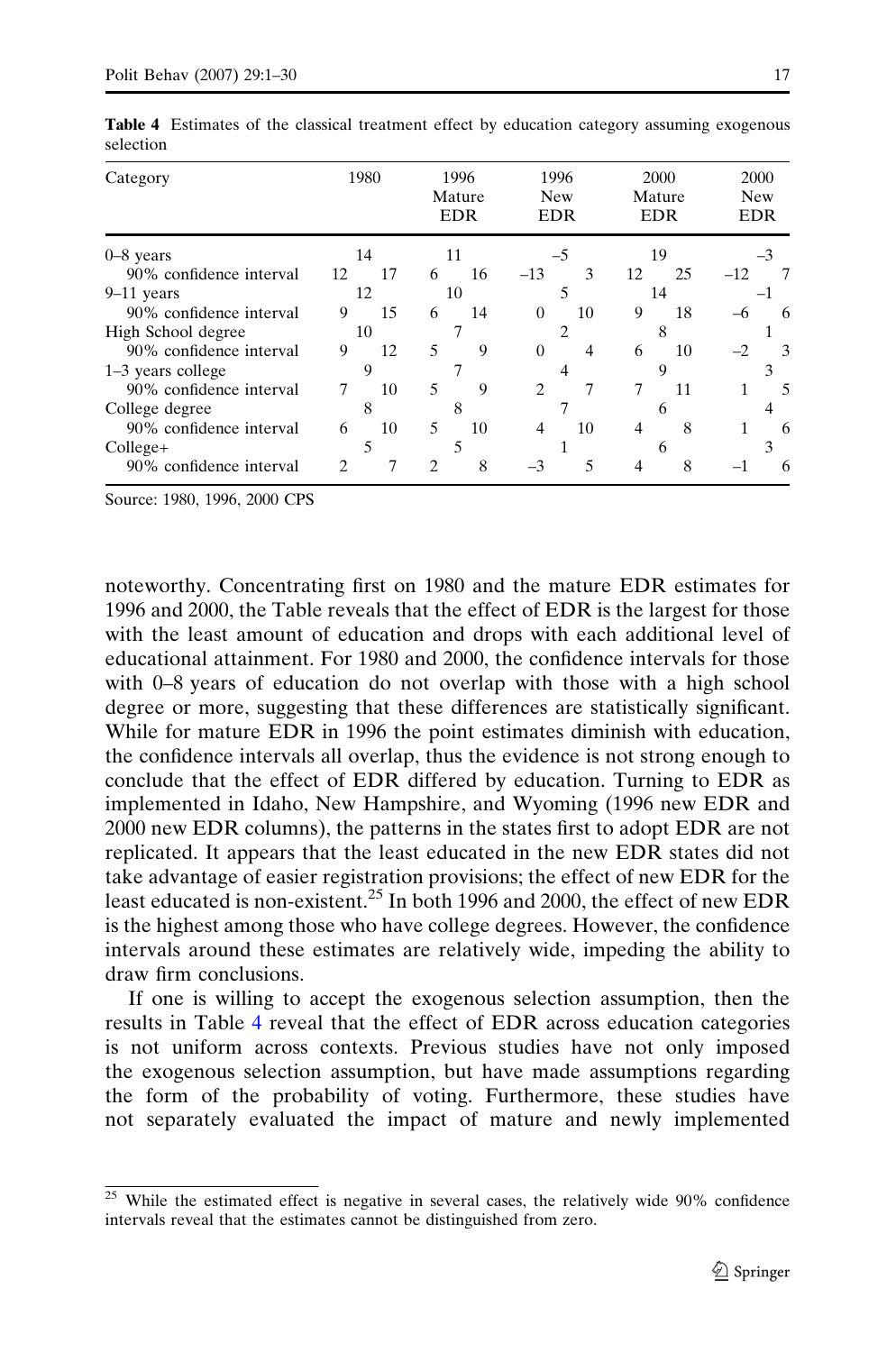EDR by educational attainment; they have either examined EDR in the states that adopted prior to 1980 or have combined mature and new EDR into one category. The Bounds approach results for those in states that adopted EDR prior to 1980 allow for substantive conclusions similar to those from Wolfinger and Rosenstone [\(1980](#page-29-0)), Mitchell and Wlezein (1995), Nagler ([1994\)](#page-29-0), and Highton ([1997\)](#page-28-0), which thus stand in contrast to the results found in Brians and Grofman ([1999,](#page-28-0) [2001\)](#page-28-0) and Huang and Shields ([2000\)](#page-28-0). I now turn to a more detailed comparison between results from the Bounds approach and the results from more traditional approaches.

Comparison of Bounds and Probit Results

In addition to providing greater clarity when applying assumptions, the Bounds approach provides a useful tool to assess the validity of the distributional and functional form assumptions employed in traditional models, such as probit (Manski, Sandefur, McLanahan, & Powers, [1992](#page-29-0); Pepper, [2000\)](#page-29-0). The test is relatively simple: if voting probabilities estimated using a probit model fall far outside the confidence intervals on the bounds made under weaker assumptions there would be reason to reject the assumptions maintained in the probit model. $^{26}$ 

Table [5](#page-18-0) presents estimates of the probability of voting and the classical treatment effect if all individuals were to have lived in states with EDR. For each of the years and EDR classifications, the table is structured as follows: the first two columns contain the lower and upper bounds, respectively under the combined ordered and capped outcomes assumption; the third column presents the probit model estimates of  $P(y_1 = 1 | x)$ ; and the fourth column contains the probit estimate of the  $CTE<sup>27</sup>$ 

The probit estimates will be assessed against the Bounds approach estimates based on their closeness to the Bounds approach estimates and the patterns of effects across education categories (see Manski, Sandefur,

<sup>26</sup> As discussed above, the standard procedure for calculating the predicted effect from a probit model incorporates the exogenous selection assumption. The same holds for logit and scobit. Because the bounds and probit results are estimates, the standard concerns with uncertainty apply (see Herron, [2000](#page-28-0)); thus, when testing the probit results one must consider whether they fall within the respective confidence intervals on the bounds, whether or not the confidence intervals overlap, and if the confidence intervals do not overlap, the magnitude of the differences. The relevant 90% confidence intervals are all reported in Appendix Table A5a and b. The confidence intervals for the probit estimates were also obtained using the bootstrap method.

<sup>&</sup>lt;sup>27</sup> Both the non-parametric bounds estimates and the probit estimates were generated using the same cross-sectional data from the CPS. The coefficient estimates from which the probit probabilities were generated can be found in Appendix Table A3a–c. These probabilities were produced using the procedure described in Wolfinger and Rosenstone ([1980\)](#page-29-0) Appendix C (and summarized earlier).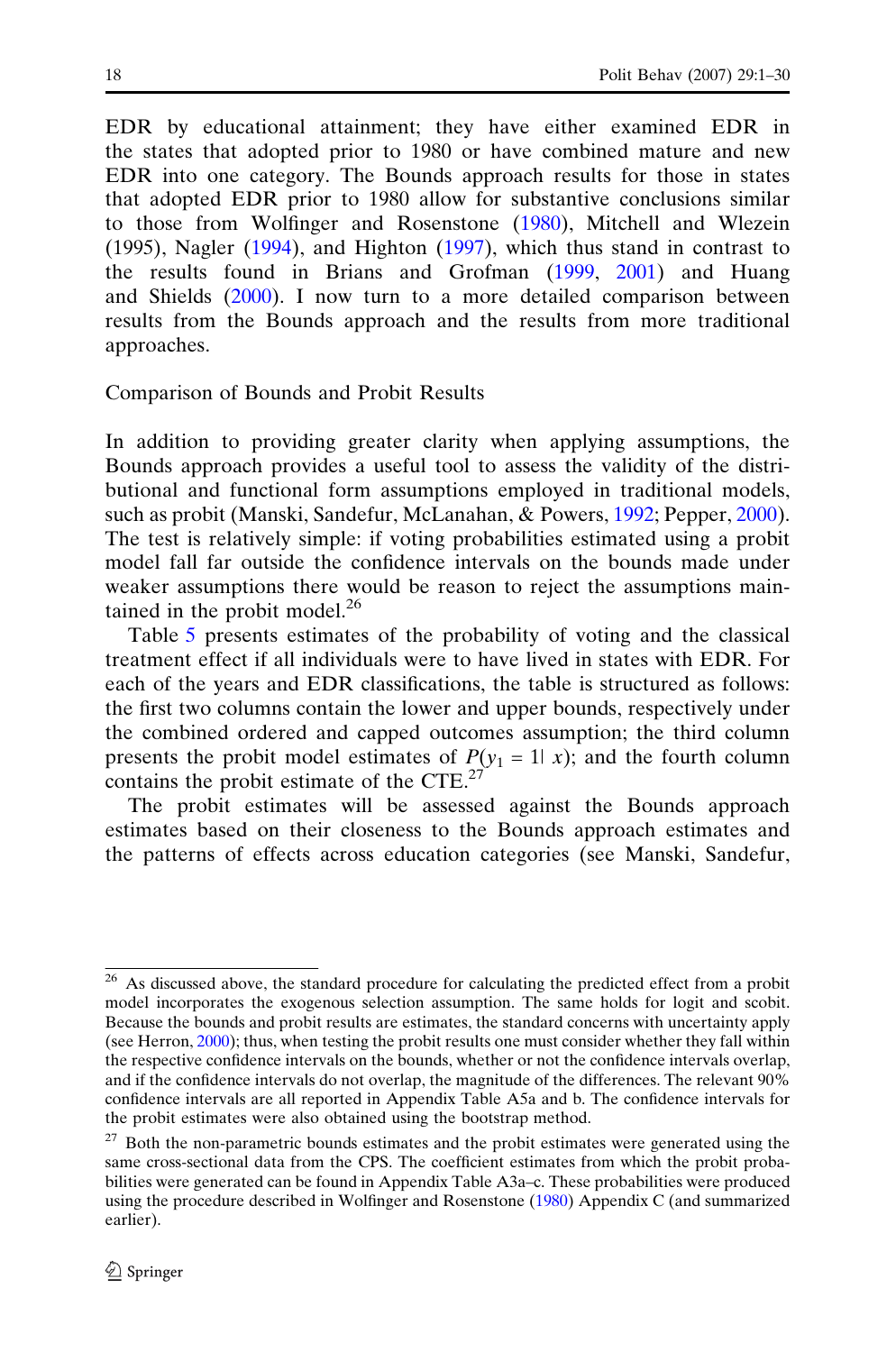<span id="page-18-0"></span>

| Table 5 Comparison of estimates of the probability of voting by education if all states had EDR by year and EDR maturity |               |               |                                             |                 |                   |                     |                 |                 |                              |                |                |                 |                   |          |                                 |                 |                                  |                         |                   |  |
|--------------------------------------------------------------------------------------------------------------------------|---------------|---------------|---------------------------------------------|-----------------|-------------------|---------------------|-----------------|-----------------|------------------------------|----------------|----------------|-----------------|-------------------|----------|---------------------------------|-----------------|----------------------------------|-------------------------|-------------------|--|
| Category                                                                                                                 | 980           |               |                                             |                 |                   |                     | 1996 Mature EDR |                 |                              | 1996 New EDR   |                |                 |                   |          | 2000 Mature EDR                 |                 |                                  | 2000 New EDR            |                   |  |
|                                                                                                                          |               | $P(y_1 =$     | $\exists  x $                               | E               |                   | $P(y_1 = 1 x)$      |                 | CTE             |                              | $P(y_1 = 1 x)$ |                | CTE             | $P(y_1 =$         | 1 x)     |                                 | CTE             | $P(y_1 =$                        | 1 x)                    | CTE               |  |
|                                                                                                                          | comes         |               | Ordered Probit<br>and cap-model<br>ped out- | Model<br>Probit | ped out-<br>comes | Ordered<br>and cap- | Model<br>Probit | model<br>probit | Ordered<br>ped out-<br>comes | and cap-       | Model<br>Probi | probit<br>model | ped out-<br>comes |          | and cap-Model<br>Ordered Probit | model<br>probit | Ordered<br>ped out-<br>comes     | and cap-Model<br>Probit | $probit$<br>model |  |
|                                                                                                                          | Ë             | 鸟             |                                             |                 | $\Xi$             | B                   |                 |                 | Ë                            | B              |                |                 | Ë                 | B        |                                 |                 | $\Xi$                            | B                       |                   |  |
|                                                                                                                          | 8             |               |                                             |                 | 2                 |                     |                 |                 | යි                           |                | 8              |                 | 2                 | 76       | 97                              |                 | 69<br>2                          |                         |                   |  |
| 0-8 years                                                                                                                |               | 6 n           | おいなはあめ                                      |                 |                   |                     |                 | $\circ$         | $\mathcal{F}$                |                |                |                 |                   |          |                                 |                 | 34                               | 45                      |                   |  |
|                                                                                                                          | $\frac{2}{5}$ | $\sim$        |                                             |                 |                   |                     |                 | $\circ$         |                              |                | ₽              |                 |                   |          |                                 |                 |                                  | $\frac{8}{2}$           |                   |  |
|                                                                                                                          | $\mathcal{R}$ |               |                                             |                 |                   | 24                  |                 | $\infty$        |                              | 59             |                |                 |                   |          |                                 | $\supseteq$     | $\mathcal{S}$                    |                         |                   |  |
| 9-11 years<br>High school degree 6<br>1-3 years college<br>College degree $\binom{5}{1}$                                 |               | $\sim$ $\sim$ |                                             | $^{\circ}$      | 24228             | 87                  | <b>SSFS</b>     | $\infty$        | 45888                        |                | 87             |                 | 84852             |          | 7888                            | $\circ$         | $\mathcal{L} \simeq \mathcal{L}$ | 252                     |                   |  |
|                                                                                                                          | <b>A 28</b>   |               |                                             | ৩               |                   |                     |                 | $\circ$         |                              | 86             | 83             |                 |                   | $\infty$ | 89                              | $\circ$         | 87                               |                         | $\mathcal{C}$     |  |
| College +                                                                                                                |               |               | 95                                          |                 | 88                |                     | ड               | $\mathfrak{m}$  |                              | 89             |                |                 | 89                |          | $\%$                            |                 | 89                               | 93                      |                   |  |
| Source: 1980, 1996, 2000 CPS                                                                                             |               |               |                                             |                 |                   |                     |                 |                 |                              |                |                |                 |                   |          |                                 |                 |                                  |                         |                   |  |
| Notes: Mature EDR analyses exclude New EDR states and New EDR analyses exclude Mature EDR states                         |               |               |                                             |                 |                   |                     |                 |                 |                              |                |                |                 |                   |          |                                 |                 |                                  |                         |                   |  |
| The ordered outcomes assumption tightens the lower bound, while the capped outcomes assumption tightens the upper bound  |               |               |                                             |                 |                   |                     |                 |                 |                              |                |                |                 |                   |          |                                 |                 |                                  |                         |                   |  |
| LB indicates the lower bound and UB indicates the upper bound                                                            |               |               |                                             |                 |                   |                     |                 |                 |                              |                |                |                 |                   |          |                                 |                 |                                  |                         |                   |  |
| CTE stands for Classical Tr                                                                                              |               |               | eatment Effect                              |                 |                   |                     |                 |                 |                              |                |                |                 |                   |          |                                 |                 |                                  |                         |                   |  |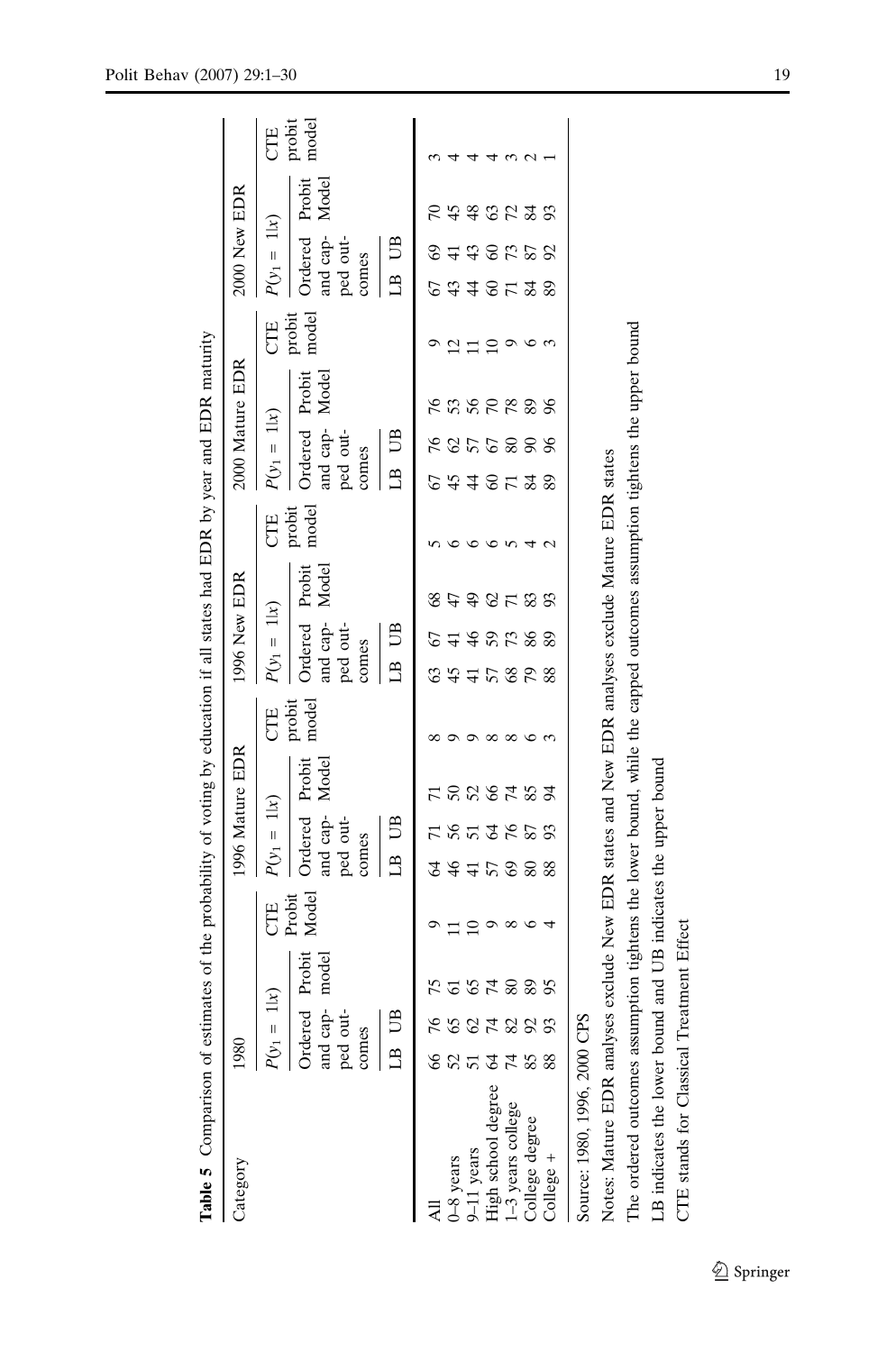McLanahan, & Powers, [1992](#page-29-0); Pepper, [2000\)](#page-29-0).<sup>28</sup> In addition, the plausibility of the combined ordered and capped outcomes assumption can be evaluated by examining the estimates of the upper bound compared to the lower bound.

For each of the substantively interesting sets of estimates (ordered outcomes (OO)& capped outcomes (CO),  $P(y_1 = 1 | x)$ , CTE), there are 35 pairs of bounds and probit estimates. With respect to the OO & CO bounds, in 16 of the 35 comparisons the probit estimates do not fall within the bounds.<sup>29</sup> It is noteworthy that the probit estimates violated the combined OO & CO bounds more so in the new EDR treatment than in the mature EDR treatment. Though violations of the Bounds estimates in 16 of the comparisons may seem problematic for the probit assumptions, in all but 5 comparisons the probit estimates are within the 90% confidence interval on the bounds and in all but 2, the Bounds and probit confidence intervals overlap. In both cases the magnitude of the distance between the confidence intervals is tiny (0.03 and 0.08 percentage points). Thus, the evidence is not sufficient to reject the probit results.

The upper bound under the combined ordered and capped outcomes assumption is equivalent to the estimate of  $P(y_1 = 1 | x)$  under exogenous selection. Here, 12 of the 35 probit estimates fall outside of the 90% confidence interval for the non-parametric estimates of  $P(y_1 = 1 | x)$  made under weaker assumptions. However, just five sets of estimates have non-overlapping confidence intervals. While some judgment is necessary to determine how far ''too far'' is, in two cases the distance between the confidence intervals is just over 1 percentage point, and in the other three the distance is under 0.5 percentage points, making it hard to argue that the discrepancies are substantively large. While there is some reason for concern, the evidence presented thus far is not sufficiently strong to allow one to reject the probit models.

From a policy perspective, the most interesting comparison is between the Bounds and probit estimates of the classical treatment effect. An examination of the estimated effects of the CTE across education categories casts some doubt on the probit models in the states that recently

 $28$  Given the size of the selection probability all of the probit estimates lie within the worst case bounds.

<sup>&</sup>lt;sup>29</sup> For three categories in the new EDR panels, the Bounds OO  $\&$  CO lower bound is larger than the upper bound. For these categories, the turnout rate in the new EDR states was estimated to be lower than the turnout rate in the comparison states (those without EDR) but in each case, these estimates are very imprecise. That is, in each case the confidence interval around the estimate of the upper bound is quite wide and encompasses the estimate of the lower bound. The confidence intervals for the upper bound (UBCI) in each case follow: (1) UBCI = [31, 49] for 1996 new EDR, 0–8 years; (2) UBCI =  $[32, 50]$  for 2000 new EDR, 0–8 years; and (3) UBCI =  $[38, 49]$  2000 new EDR, 9–11 years. This situation is also reflected in Table [4](#page-16-0) where the Bounds estimates of the CTE are negative, with confidence intervals that have both negative and positive values. That is, for these cases one would fail to reject the null hypothesis that the effect of new EDR  $= 0$ .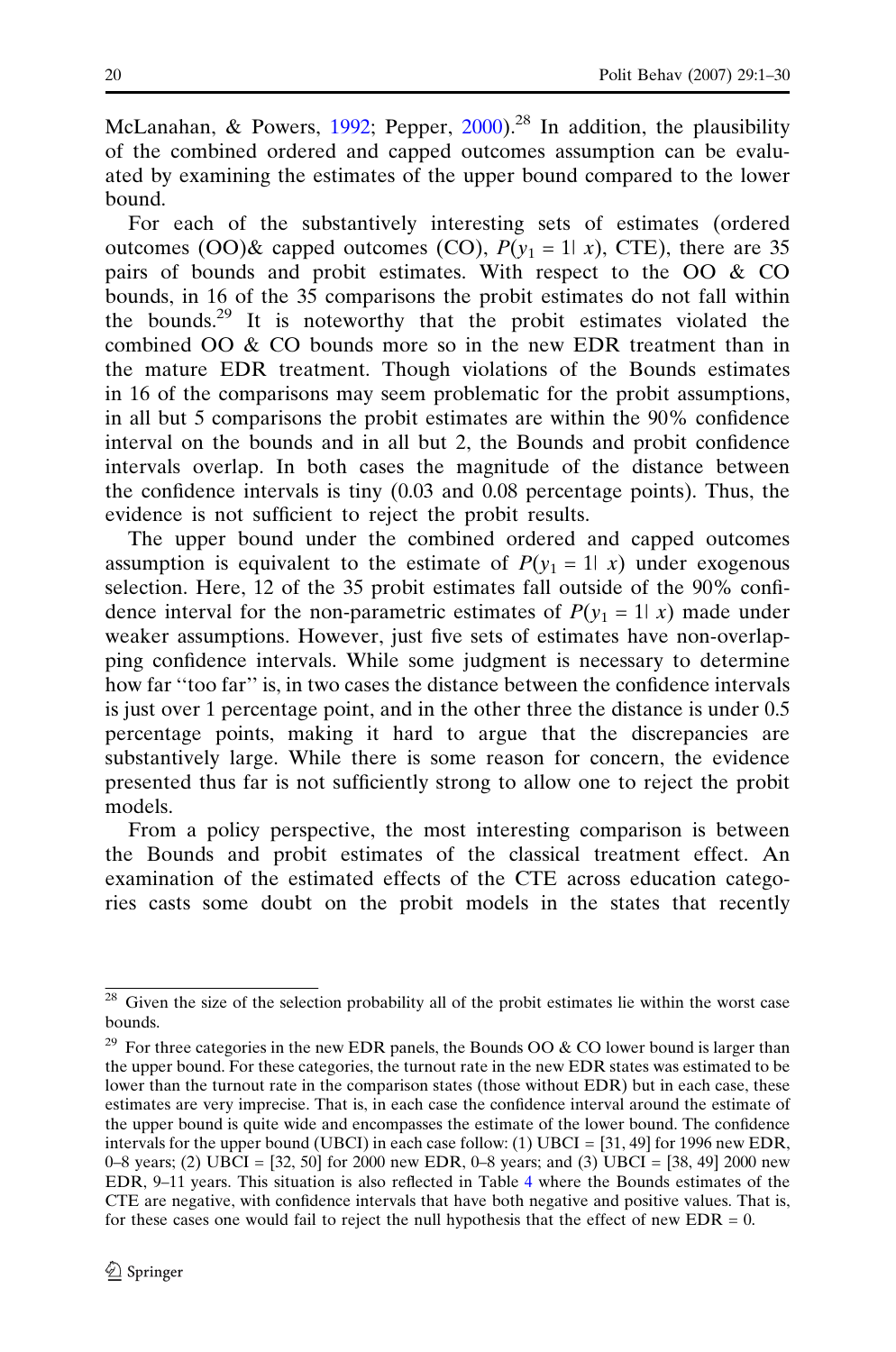adopted EDR. For each year and EDR category, the probit model estimates suggest that the effect of EDR decreases as education increases. That is, the least educated are estimated to be the most sensitive to a change to EDR. This is consistent with the conclusions drawn by Wolfinger and Rosenstone [\(1980](#page-29-0)), Mitchell and Wlezein (1995), and Highton ([1997\)](#page-28-0). As noted earlier, the estimates from the Bounds approach paint a slightly different picture. For those in states that adopted EDR prior to 1980 the patterns match those from the probit models with only a few exceptions. Yet, in new EDR states the least educated do not seem to gain at all from EDR. If one accepts the exogenous selection assumption, then at least for new EDR states there may be reason to question the functional form and/or distributional assumptions maintained by the probit model. However, when the uncertainty of the estimates is taken into account, the concerns diminish. Although in 10 of the 35 comparisons, the probit estimates do not fall within the 90% confidence interval of the Bounds estimates, in all but two (1996 new EDR 0–8 years of education and 2000 mature EDR college  $+)$ , the confidence intervals overlap. The distances between the confidence intervals are relatively small, with a distance of just under 1 percentage point for the 1996 new EDR case and a distance of 0.2 percentage points for the 2000 mature EDR case.<sup>30</sup>

## Conclusion

As political scientists seek to understand the overall effect of a treatment and/or where the given treatment has its largest effect, the Bounds approach can be included as an additional tool. For those interested in questions that fit into the treatment effect framework, the Bounds approach relaxes functional form assumptions that may cloud the analysis. And when one is concerned that estimates of where the effect is the largest are driven by the distributional assumptions built into the model, this

<sup>&</sup>lt;sup>30</sup> A series of robustness checks were also performed. The results suggest that the probit estimates are not sensitive to running the models separately for the mature and new EDR states. Since the Bounds approach and traditional approach differ in terms of how they treat covariates, a probit model with education as the only covariate was run so as to make the approaches more comparable, but for probit's functional form and distributional assumptions. Running a probit model with education as the only covariate, does not dramatically alter the number of cases for which the Bounds and probit confidence intervals on  $P(y_1 = 1 | x)$  do not overlap, but the magnitude of differences does increase substantially. However, with respect to the outcome of greatest interest, the CTE, the number of cases for which the confidence intervals overlap is identical and the magnitude of the differences is relatively small. While this does cast some additional doubt on the probit models and should encourage additional research, the evidence is not strong enough to reject the probit models. The results are reported in Appendix Tables A6–A8.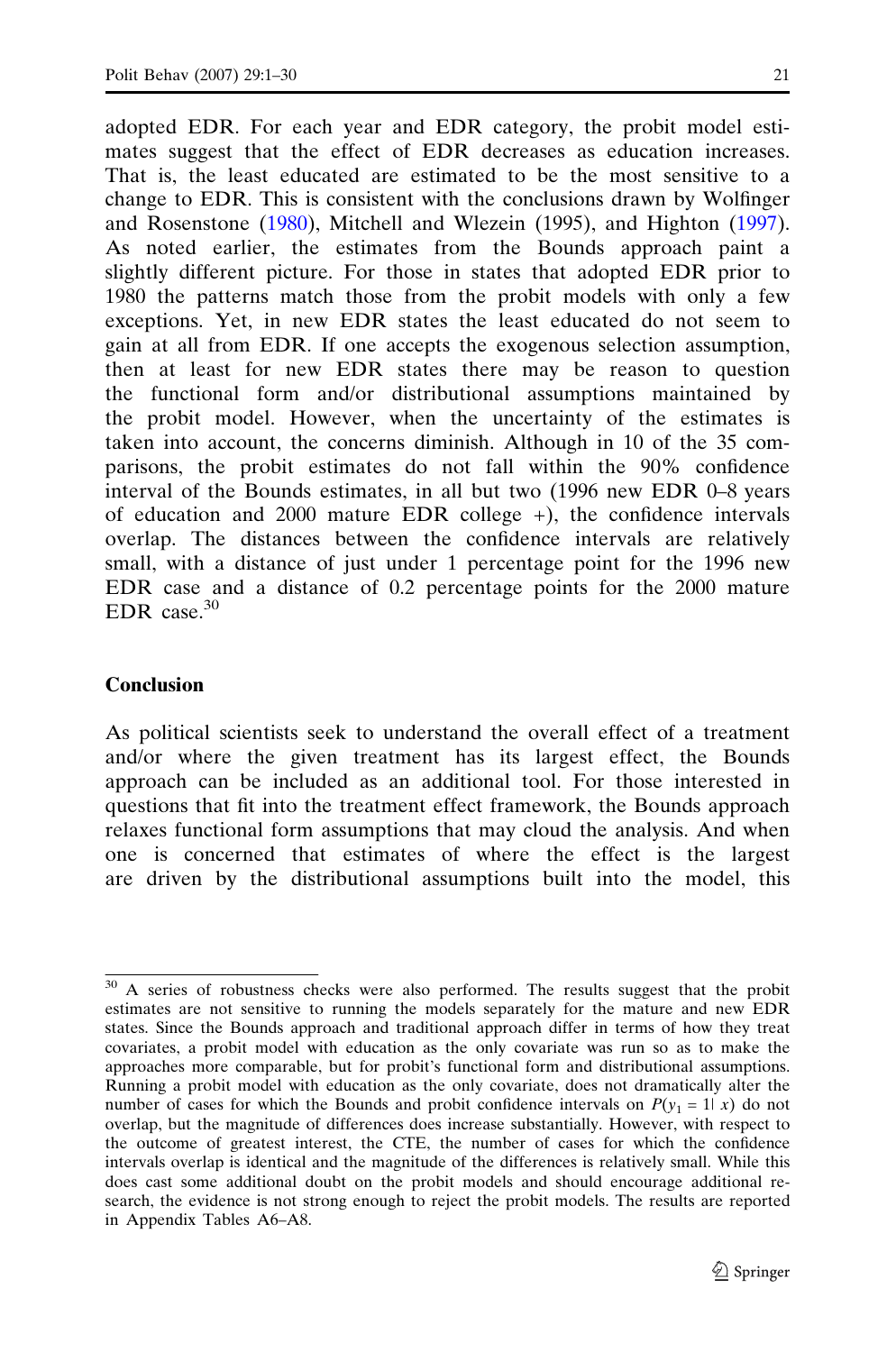method can be utilized to relax and even test these assumptions. In addition to providing greater flexibility with respect to functional form and distribution assumptions common in other methods, the Bounds approach allows these and other assumptions to be unearthed and subjected to scrutiny.

This paper has demonstrated that the Bounds approach applies straightforwardly to the study of changes in registration laws and provides useful insights into the standard assumptions applied in this literature. The empirical results show clearly that without making any assumptions, very little, if anything, can be learned about the effect of election day registration. This result is important for the evaluation of the existing literature and as a lesson for future research. If one is willing to impose the exogenous selection assumption, a number of substantive conclusions can be drawn. First, the effect of EDR in states that recently adopted this policy fell short of the effect found in states that were first to adopt EDR. This suggests a more nuanced view should be taken by those seeking to study policy innovations; the same policy should not be assumed to have the same effect across the board. Furthermore, differences in outcomes across contexts become more apparent when sub-populations are considered. In states that adopted EDR prior to 1980, the least educated are estimated to experience the largest gains in turnout, while newly implemented EDR has not had an impact on the least educated. This revises the current understanding of where the effect is the largest. That is, under the exogenous selection assumption, it is not the case that those with moderate levels of education are the most likely to take advantage of EDR. In the case of the early adopters of EDR, the probit assumptions do not appear troublesome, either when EDR was first implemented or decades later. Some suspicion was cast on the probit assumptions when applied to the new EDR states, thus opening an avenue for future research.

In contrast to the approach taken in previous studies, rather than starting by imposing an assumption strong enough to identify the effect of interest, the Bounds approach begins with minimal assumptions and then applies increasingly strong assumptions that serve to provide more informative bounds as well as point estimates. Laying out the assumptions clearly should not only spark discussion regarding the credibility of the assumptions, but should also guide the search for additional information that can be used to evaluate further the assumptions and improve our understanding of the process being studied. Foremost among the topics that have been shown to require additional research is the validity of the exogenous selection assumption. A partial test of this assumption can be found by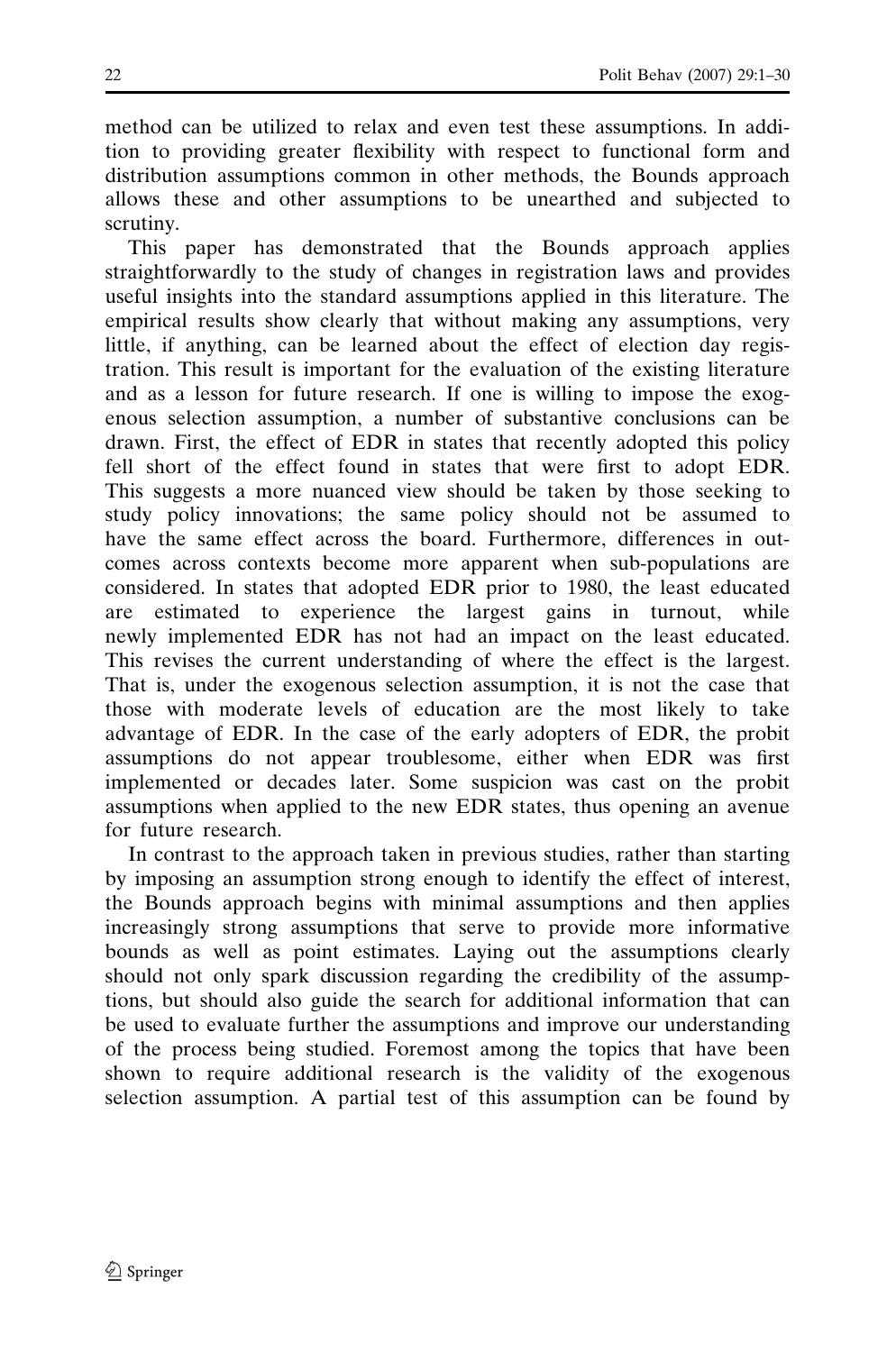comparing the separate estimates of EDR in mature and newly implemented contexts. Those who, through the process of scrutinizing these assumptions, come to question the validity of the exogenous selection assumption (or even the weaker assumptions discussed here) are likely to be somewhat disappointed. However, for those in this category, a new challenge has been presented as there is a clear need for additional theoretical and empirical research.

Acknowledgments I would like to thank Chris Achen, Mike Bailey, Matt Beckmann, Adam Berinsky, Marc Busch, Raj Desai, Liz Gerber, Vince Hutchings, Jon Ladd, Anders Olofsgard, Karthick Ramakrishnan, George Shambaugh, Mike Traugott, the editors, and the anonymous reviewers for comments on earlier versions of this paper. I would also like to thank Sean Ehrlich, Cindy Kam, Brian Knight, Charles Manski, Won-ho Park, John Pepper, Chris Seplaki, Clyde Wilcox, and participants at the National Election Studies Fellows Workshop for their advice. I gratefully acknowledge the support of the National Election Studies Research Fellowship program and the University of Michigan, Department of Political Science's Gerald R. Ford Dissertation Fellowship and Research Grant. All errors are my own.

#### Appendix

| Year                    | voting if all<br><b>EDR</b> | Probability of<br>states allowed | Probability of<br>voting if no<br>states allowed<br><b>EDR</b> |      | Classical<br>treatment<br>effect       |      |
|-------------------------|-----------------------------|----------------------------------|----------------------------------------------------------------|------|----------------------------------------|------|
|                         | $P(v_1 = 1   x)$            |                                  | $P(v_0 = 1   x)$                                               |      | $P(y_1 = 1   x)$ -<br>$P(y_0 = 1   x)$ |      |
|                         | LB                          | UB                               | LB                                                             | UB   | LB                                     | UB   |
| 1980                    | 5.9                         | 98.1                             | 59.9                                                           | 67.8 | $-61.8$                                | 38.2 |
| 90% confidence interval | 5.8                         | 98.1                             | 59.7                                                           | 68.0 | $-61.6$                                | 38.4 |
| 1996 Mature EDR         | 4.2                         | 98.3                             | 59.6                                                           | 65.4 | $-61.3$                                | 38.7 |
| 90% confidence interval | 4.1                         | 98.4                             | 59.3                                                           | 65.7 | $-61.0$                                | 39.0 |
| 1996 New EDR            | 2.9                         | 98.6                             | 60.6                                                           | 64.9 | $-62.0$                                | 38.0 |
| 90% confidence interval | 2.8                         | 98.6                             | 60.2                                                           | 65.2 | $-61.7$                                | 38.3 |
| 2000 Mature EDR         | 4.5                         | 98.5                             | 62.8                                                           | 68.8 | $-64.3$                                | 35.7 |
| 90% confidence interval | 4.4                         | 98.6                             | 62.6                                                           | 69.1 | $-64.0$                                | 36.0 |
| 2000 New EDR            | 3.0                         | 98.6                             | 63.9                                                           | 68.3 | $-65.3$                                | 34.7 |
| 90% confidence interval | 2.9                         | 98.7                             | 63.6                                                           | 68.6 | $-64.9$                                | 35.1 |

Table A1 90% Confidence interval on worst case bounds on the probability of voting

Source: 1980, 1996, 2000 CPS

Note: LB indicates the lower bound and UB indicates the upper bound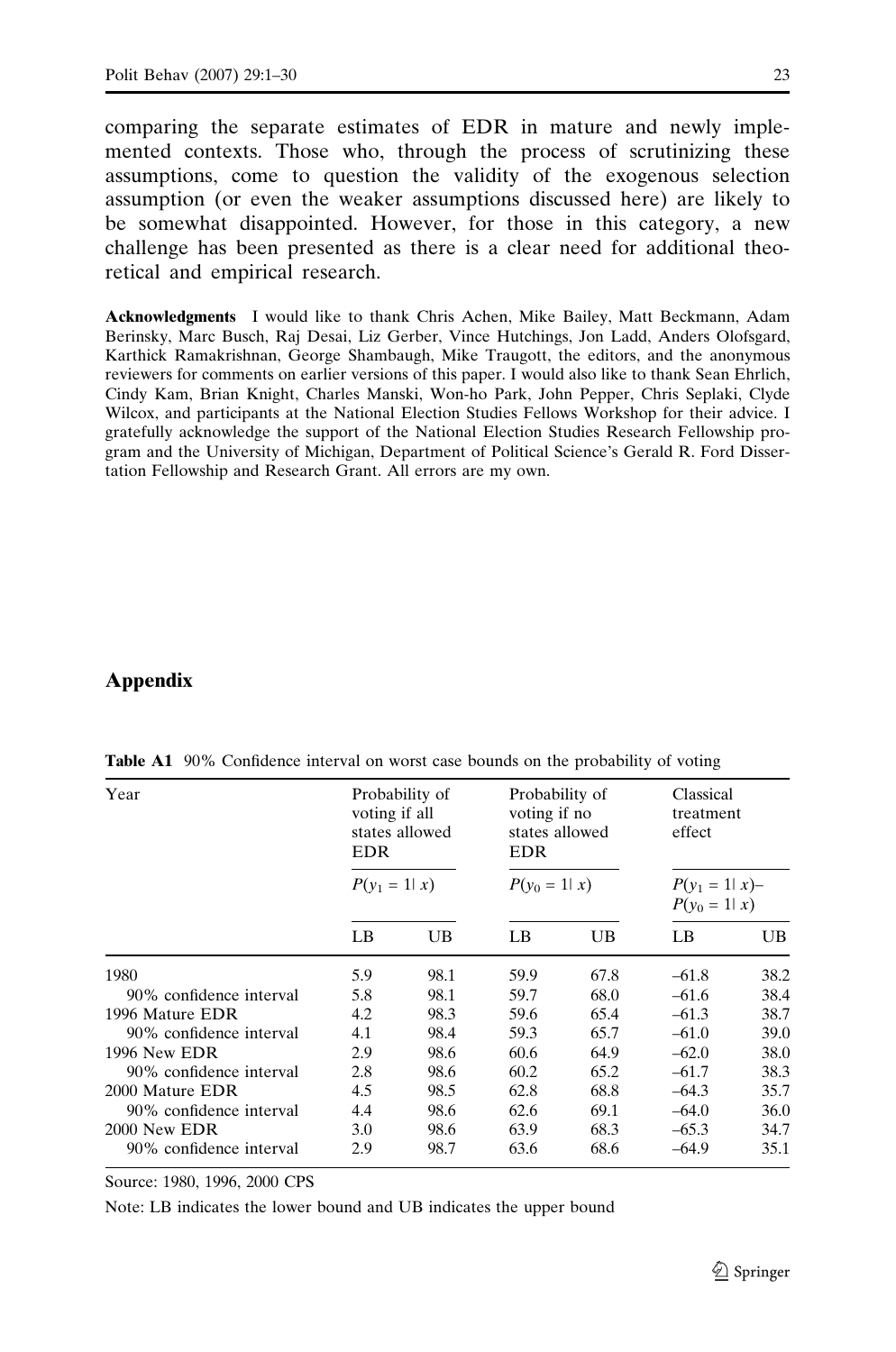| Year                    | EDR              | Probability of voting<br>if all states allowed | Classical<br>treatment<br>effect       |      |
|-------------------------|------------------|------------------------------------------------|----------------------------------------|------|
|                         | $P(y_1 = 1   x)$ |                                                | $P(y_1 = 1   x)$ -<br>$P(y_0 = 1   x)$ |      |
|                         | LB               | UB                                             | LB                                     | UB   |
| 1980                    | 65.8             | 75.6                                           | $\Omega$                               | 15.7 |
| 90% confidence interval | 65.6             | 76.4                                           | NA                                     | 16.4 |
| 1996 Mature EDR         | 63.8             | 71.1                                           | $\Omega$                               | 11.6 |
| 90% confidence interval | 63.5             | 72.3                                           | NA.                                    | 12.7 |
| 1996 New EDR            | 63.4             | 66.9                                           | $\Omega$                               | 6.3  |
| 90% confidence interval | 63.2             | 68.5                                           | <b>NA</b>                              | 8.0  |
| 2000 Mature EDR         | 67.4             | 75.7                                           | $\Omega$                               | 12.8 |
| 90% confidence interval | 67.1             | 76.7                                           | NA.                                    | 14.0 |
| 2000 New EDR            | 66.9             | 68.7                                           | $\Omega$                               | 4.7  |
| 90% confidence interval | 66.6             | 70.3                                           | NA.                                    | 6.4  |

<span id="page-23-0"></span>Table A2 90% Confidence interval on combined ordered outcomes and capped outcomes bounds if all states allowed EDR (corresponds to Table [2\)](#page-14-0)

Source: 1980, 1996, 2000 CPS

Notes: The ordered outcomes assumption tightens the lower bound, while the capped outcomes assumption tightens the upper bound

LB indicates the lower bound and UB indicates the upper bound

NA (not applicable) indicates that the value is fixed at 0 by assumption

|                               | Coefficient | Standard error | <i>p</i> value |
|-------------------------------|-------------|----------------|----------------|
| (a) Voting in $1980$ CPS      |             |                |                |
| EDR                           | 0.0897      | 0.0224         | 0.000          |
| Closing date                  | $-0.0087$   | 0.0006         | 0.000          |
| Education                     | 0.3131      | 0.0038         | 0.000          |
| Age                           | 0.0561      | 0.0013         | 0.000          |
| Age squared                   | $-0.0004$   | 0.00001        | 0.000          |
| <b>Black</b>                  | 0.0049      | 0.0148         | 0.740          |
| South                         | $-0.0768$   | 0.0105         | 0.000          |
| Mobility                      | 0.1848      | 0.0042         | 0.000          |
| Income quartile               | 0.1229      | 0.0043         | 0.000          |
| Constant                      | $-3.2425$   | 0.0380         | 0.000          |
| $N = 104,725$                 |             |                |                |
| Log likelihood = $-57383.399$ |             |                |                |
| (b) Voting in $1996$ CPS      |             |                |                |
| Mature EDR                    | 0.1682      | 0.0326         | 0.000          |
| New EDR                       | 0.0793      | 0.0345         | 0.021          |
| Closing date                  | $-0.0032$   | 0.0009         | 0.000          |
| Pre-NVRA motor voter          | 0.0108      | 0.0125         | 0.389          |
| Education                     | 0.3179      | 0.0049         | 0.000          |
| Age                           | 0.0389      | 0.0016         | 0.000          |
| Age squared                   | $-0.0002$   | 0.00002        | 0.000          |

Table A3 Probability of voting in the (a) 1980 CPS, (b)1996 CPS, (c) 2000 CPS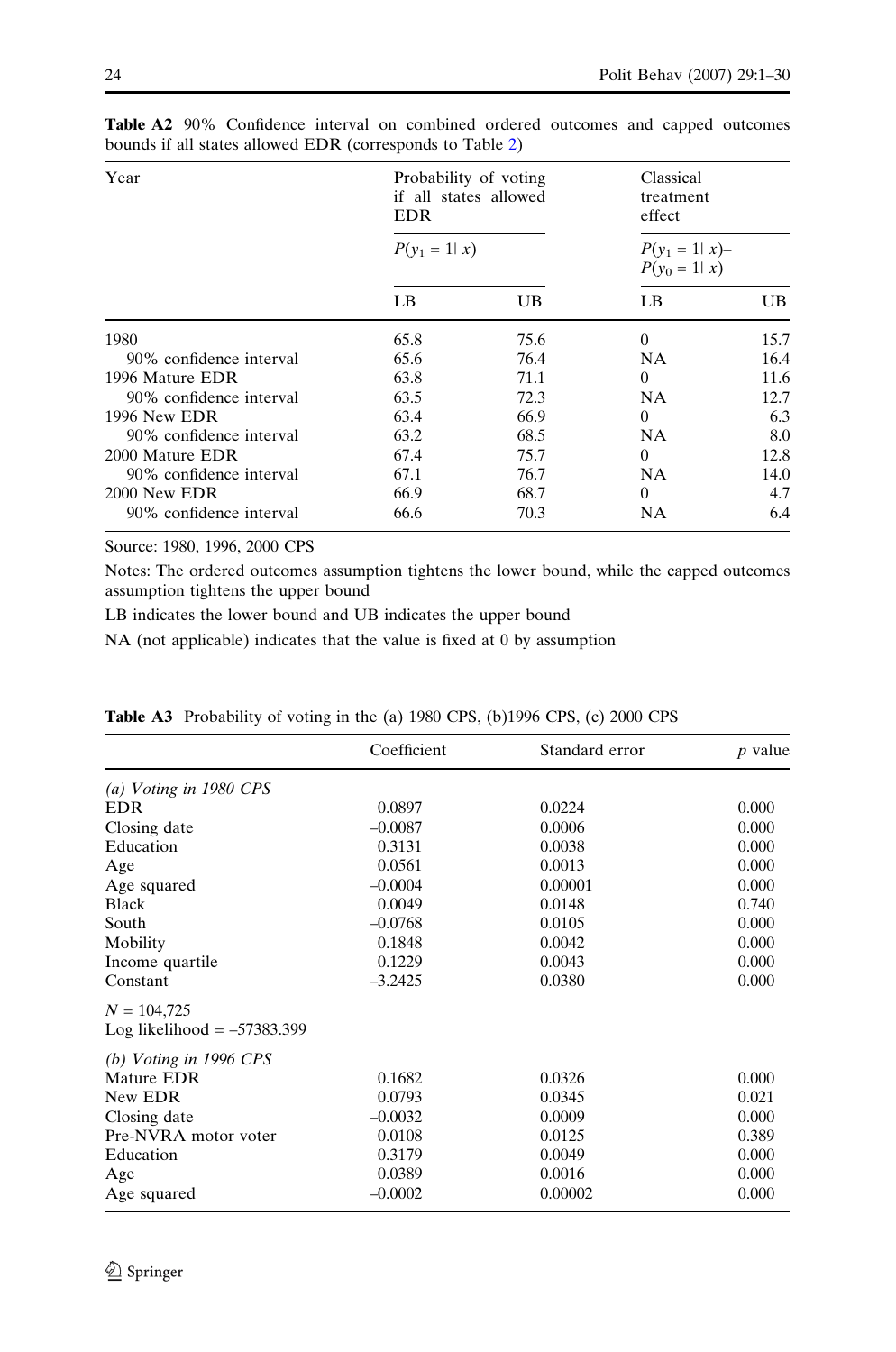#### Table A3 continued

|                               | Coefficient         | Standard error   | $p$ value      |
|-------------------------------|---------------------|------------------|----------------|
| <b>Black</b><br>South         | 0.2250<br>$-0.0442$ | 0.0181<br>0.0126 | 0.000<br>0.000 |
|                               |                     |                  |                |
| Mobility                      | 0.1610              | 0.0051           | 0.000          |
| Income quartile               | 0.1454              | 0.0053           | 0.000          |
| Constant                      | $-3.3743$           | 0.0485           | 0.000          |
| $N = 71,025$                  |                     |                  |                |
| Log likelihood = $-39701.317$ |                     |                  |                |
| $(c)$ Voting in the 2000 CPS  |                     |                  |                |
| Mature EDR                    | 0.2624              | 0.0359           | 0.000          |
| New EDR                       | 0.0524              | 0.0481           | 0.276          |
| Closing date                  | $-0.0020$           | 0.0009           | 0.023          |
| Pre-NVRA motor voter          | $-0.0312$           | 0.0367           | 0.396          |
| Education                     | 0.3357              | 0.0053           | 0.000          |
| Age                           | 0.0349              | 0.0017           | 0.000          |
| Age Squared                   | $-0.0002$           | 0.00002          | 0.000          |
| <b>Black</b>                  | 0.2797              | 0.0191           | 0.000          |
| South                         | $-0.0068$           | 0.0138           | 0.621          |
| Mobility                      | 0.1548              | 0.0056           | 0.000          |
| Income quartile               | 0.1658              | 0.0058           | 0.000          |
| Constant                      | $-3.3236$           | 0.0610           | 0.000          |
| $N = 63,826$                  |                     |                  |                |
| Log likelihood = $-34234.333$ |                     |                  |                |

Table A4 Predicted turnout from EDR by SES and sex using logit coefficients from Brians and Grofman [\(1999](#page-28-0))

| <b>Education</b> level      | Income quartile                                                                                     | <b>EDR</b> |                | Difference |
|-----------------------------|-----------------------------------------------------------------------------------------------------|------------|----------------|------------|
|                             |                                                                                                     | Yes        | N <sub>o</sub> |            |
|                             | (a) Men: largest effect is for high school and second income                                        |            |                |            |
| Grade school                | Lowest                                                                                              | 29.8%      | 21.8%          | 8.0%       |
| High school                 | Second                                                                                              | 71.3%      | 61.9%          | 9.4%       |
| Some college                | Third                                                                                               | 88.8%      | 83.9%          | $4.9\%$    |
| 4 yr. Degree                | Highest                                                                                             | 94.7%      | 92.1%          | $2.6\%$    |
| and second income is small) | (b) Women: largest effect is for grade school and lowest income (though difference with high school |            |                |            |
| Grade school                | Lowest                                                                                              | 34.7%      | 25.8%          | 8.9%       |
| High school                 | Second                                                                                              | 75.6%      | 67.0%          | 8.6%       |
| Some college                | Third                                                                                               | 90.9%      | 86.7%          | $4.2\%$    |
| 4 vr. Degree                | Highest                                                                                             | 95.7%      | 93.6%          | 2.1%       |

Notes: Predictions are calculated for employed, married, white citizens, in the base state (with active motor voter set to 0), closing date set to 30 for the No EDR treatment, in 1992

Brians and Grofman's ([1999\)](#page-28-0) results for men could not be exactly replicated but the same substantive conclusion is obtained; i.e. the largest effect occurs for those with a high school degree and second lowest income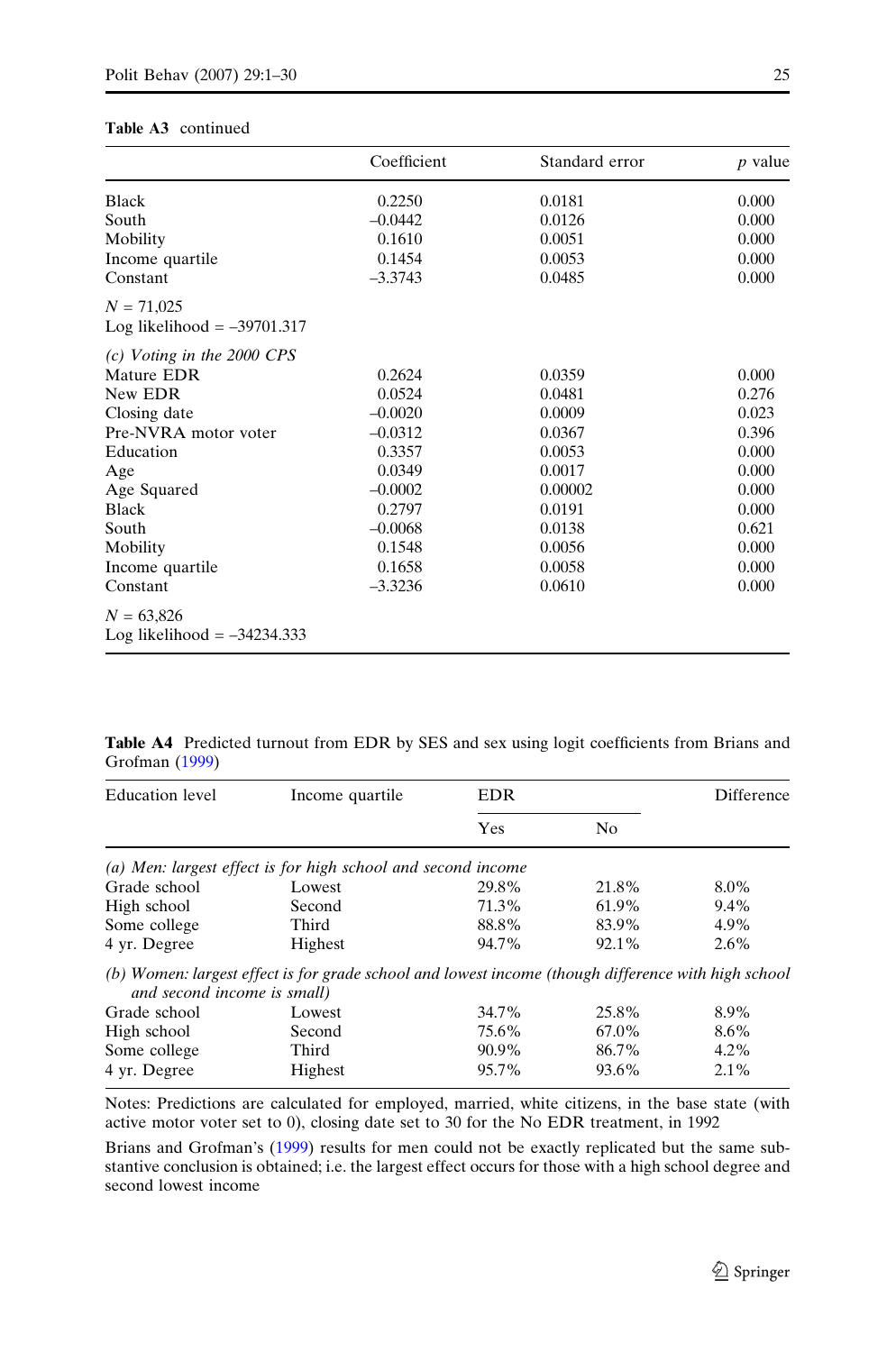| Category                                           | 1980 |      | 1996<br>Mature<br><b>EDR</b> |      | 1996<br>New<br><b>EDR</b> |      | 2000<br>Mature<br><b>EDR</b> |      | 2000<br>New<br><b>EDR</b> |      |
|----------------------------------------------------|------|------|------------------------------|------|---------------------------|------|------------------------------|------|---------------------------|------|
|                                                    | 5    | 95   | 5                            | 95   | 5                         | 95   | 5                            | 95   | 5                         | 95   |
| (a) $90\%$ confidence interval on probit estimates |      |      |                              |      |                           |      |                              |      |                           |      |
| $P(y_1 = 1   x)$                                   |      |      |                              |      |                           |      |                              |      |                           |      |
| All                                                | 74.0 | 75.5 | 69.9                         | 71.9 | 66.8                      | 69.6 | 74.4                         | 76.9 | 67.8                      | 71.4 |
| 0-8 years                                          | 60.1 | 62.4 | 48.9                         | 52.3 | 45.0                      | 48.9 | 51.1                         | 55.3 | 42.7                      | 47.8 |
| $9-11$ years                                       | 63.6 | 65.8 | 51.3                         | 53.9 | 47.6                      | 51.2 | 54.1                         | 57.6 | 45.9                      | 50.7 |
| High school degree                                 | 72.7 | 74.4 | 64.5                         | 66.8 | 60.9                      | 64.2 | 68.4                         | 71.4 | 60.7                      | 65.0 |
| 1–3 years college                                  | 79.6 | 81.1 | 73.2                         | 75.3 | 70.0                      | 72.9 | 77.3                         | 79.7 | 70.5                      | 74.2 |
| College degree                                     | 88.4 | 89.5 | 83.9                         | 85.5 | 81.6                      | 83.8 | 87.6                         | 89.4 | 83.0                      | 85.8 |
| College $+$                                        | 94.4 | 95.1 | 93.2                         | 94.1 | 91.9                      | 93.1 | 95.1                         | 95.9 | 92.5                      | 94.1 |
| <b>CTE</b>                                         |      |      |                              |      |                           |      |                              |      |                           |      |
| All                                                | 8.1  | 9.8  | 6.6                          | 8.6  | 3.5                       | 6.4  | 7.6                          | 10.2 | 1.2                       | 5.0  |
| 0-8 years                                          | 10.3 | 12.5 | 8.1                          | 10.6 | 4.2                       | 7.8  | 9.9                          | 13.4 | 1.5                       | 6.3  |
| $9-11$ years                                       | 9.5  | 11.4 | 7.7                          | 10.1 | 4.0                       | 7.4  | 9.5                          | 12.9 | 1.4                       | 6.0  |
| High school degree                                 | 8.6  | 10.4 | 7.5                          | 9.8  | 4.0                       | 7.2  | 9.0                          | 12.0 | 1.4                       | 5.8  |
| 1–3 years college                                  | 7.5  | 9.0  | 6.7                          | 8.7  | 3.6                       | 6.5  | 7.8                          | 10.4 | 1.2                       | 5.1  |
| College degree                                     | 5.5  | 6.5  | 5.2                          | 6.7  | 2.8                       | 5.1  | 5.6                          | 7.3  | 0.9                       | 3.8  |
| $Collect +$                                        | 3.5  | 4.2  | 3.0                          | 3.8  | 1.7                       | 3.0  | 3.0                          | 3.9  | 0.5                       | 2.1  |
| (b) 90% confidence interval on Bounds estimates    |      |      |                              |      |                           |      |                              |      |                           |      |
| $P(y_1 = 1 x)$                                     |      |      |                              |      |                           |      |                              |      |                           |      |
| All                                                | 74.8 | 76.4 | 70.1                         | 72.3 | 65.6                      | 68.5 | 74.5                         | 76.7 | 67.1                      | 70.3 |
| $0-8$ years                                        | 62.8 | 67.2 | 51.3                         | 61.0 | 31.0                      | 48.9 | 56.5                         | 67.8 | 31.9                      | 50.0 |
| 9-11 years                                         | 59.5 | 64.7 | 46.8                         | 55.4 | 40.8                      | 50.9 | 53.6                         | 61.8 | 37.6                      | 49.2 |
| High school degree                                 | 72.6 | 75.0 | 61.7                         | 65.9 | 56.6                      | 60.9 | 65.6                         | 69.2 | 57.5                      | 63.2 |
| 1–3 years college                                  | 80.2 | 83.3 | 73.6                         | 77.6 | 70.3                      | 75.1 | 77.9                         | 81.3 | 71.0                      | 75.1 |
| College degree                                     | 90.7 | 93.9 | 84.5                         | 88.7 | 83.5                      | 88.7 | 88.0                         | 91.8 | 84.7                      | 89.6 |
| $Collect +$                                        | 90.8 | 94.3 | 89.8                         | 95.7 | 84.3                      | 92.5 | 93.3                         | 97.2 | 88.7                      | 95.4 |
| <b>CTE</b>                                         |      |      |                              |      |                           |      |                              |      |                           |      |
|                                                    | 5    | 95   | 5                            | 95   | 5                         | 95   | 5                            | 95   | 5                         | 95   |
| Category<br>All                                    | 9.7  | 11.3 | 6.8                          | 9.0  | 2.2                       | 5.3  | 7.7                          | 10.0 | 0.4                       | 3.5  |
|                                                    | 12.1 | 16.6 | 6.1                          | 15.7 | $-13.2$                   | 3.3  | 12.3                         | 25.0 | $-11.6$                   | 6.6  |
| 0-8 years<br>$9-11$ years                          | 9.3  | 15.0 | 5.9                          | 14.4 | $-0.2$                    | 10.5 | 9.4                          | 18.5 | $-6.4$                    | 5.5  |
| High school degree                                 | 9.0  | 11.7 | 5.0                          | 9.1  | $-0.1$                    | 4.2  | 5.9                          | 9.8  | $-2.0$                    | 3.3  |
| 1–3 years college                                  | 6.9  | 10.5 | 5.1                          | 9.3  | 1.9                       | 6.8  | 7.2                          | 10.9 | 0.6                       | 4.5  |
| College degree                                     | 6.2  | 9.7  | 5.4                          | 9.7  | 4.5                       | 9.8  | 4.3                          | 8.3  | 0.8                       | 6.1  |
| College $+$                                        | 2.5  | 6.6  | 2.0                          | 8.1  | $-3.3$                    | 4.8  | 4.1                          | 8.3  | $-0.7$                    | 6.4  |
|                                                    |      |      |                              |      |                           |      |                              |      |                           |      |

Table A5 (a) 90% confidence interval on probit estimates, based on results in Table [A3a](#page-23-0)-c (corresponds to Table [5](#page-18-0)), and (b) 90% confidence interval on Bounds estimates (corresponds to Table [5](#page-18-0))

Source: 1980, 1996, 2000 CPS

Note: The 5 and 95 column headings represent the 5th and 95th quantile of the bootstrapped estimates, respectively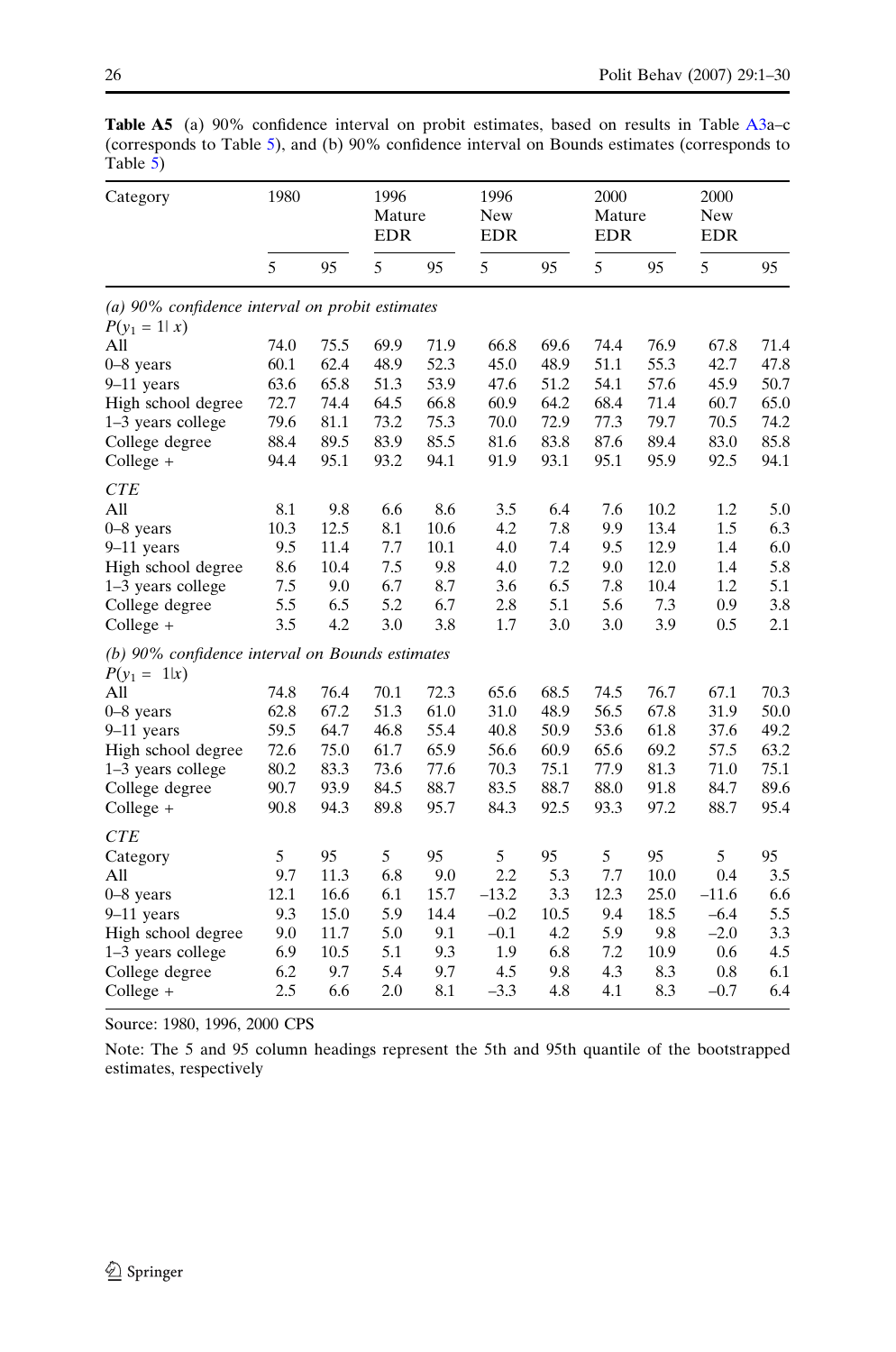| Table A6 Comparison of estimates of the probability of voting by education if all states had EDR by year and EDR maturity, probit model with education as<br>the only covariate, based on results in TableA7 |              |              |                                     |                 |                                          |                 |                 |                 |                              |                  |                 |                 |                              |                  |                 |                 |                                          |                   |                 |
|--------------------------------------------------------------------------------------------------------------------------------------------------------------------------------------------------------------|--------------|--------------|-------------------------------------|-----------------|------------------------------------------|-----------------|-----------------|-----------------|------------------------------|------------------|-----------------|-----------------|------------------------------|------------------|-----------------|-----------------|------------------------------------------|-------------------|-----------------|
| Category                                                                                                                                                                                                     | 1980         |              |                                     |                 |                                          | 1996 Mature EDR |                 |                 |                              |                  | 1996 New EDR    |                 |                              |                  | 2000 Mature EDR |                 |                                          | 2000 New EDR      |                 |
|                                                                                                                                                                                                              | $P(y_1 =$    |              | $\frac{1}{\lambda}$                 | CTE             | $P(y_1 =$                                | 1/x             |                 | CTE             |                              | $P(y_1 = 1   x)$ |                 | CTE             |                              | $P(y_1 = 1   x)$ |                 | E               | $P(y_1 =$                                | $1\vert x\rangle$ | CTE             |
|                                                                                                                                                                                                              | comes        | Ordered      | and cap-model<br>ped out-<br>Probit | probit<br>model | and cap-<br>Ordered<br>ped out-<br>comes |                 | Probit<br>model | model<br>probit | ped out-<br>Ordered<br>comes | and cap-         | Probit<br>model | model<br>probit | ped out-<br>Ordered<br>comes | and cap-         | model<br>Probit | model<br>probit | and cap-<br>Ordered<br>ped out-<br>comes | Probit<br>model   | probit<br>model |
|                                                                                                                                                                                                              | $\mathbf{B}$ | $\mathbb{B}$ |                                     |                 | $\Box$                                   | $\mathbb{B}$    |                 |                 | $\mathbb{H}$                 | $\mathbb{B}$     |                 |                 | $\mathbb{H}$                 | $\mathbb{B}$     |                 |                 | B<br>$\Box$                              |                   |                 |
|                                                                                                                                                                                                              | \$           |              |                                     |                 | $\mathcal{Z}$                            |                 |                 |                 | 63                           | 2                |                 |                 | 2                            | 76               | 75              |                 | $\mathcal{S}$<br>2                       | $8^{\circ}$       |                 |
| $0-8$ years                                                                                                                                                                                                  |              |              |                                     |                 |                                          |                 |                 |                 |                              |                  | $\frac{27}{50}$ |                 |                              |                  |                 |                 |                                          |                   |                 |
| 9-11 years                                                                                                                                                                                                   |              |              |                                     | $\overline{2}$  |                                          | 48<br>56        |                 |                 |                              |                  |                 |                 |                              | $\frac{65}{25}$  | $\mathcal{S}$   |                 |                                          |                   |                 |
| High school degree                                                                                                                                                                                           |              |              | たかのため & &                           |                 | 4458                                     | $\mathcal{L}$   | 67              |                 | 558888                       | 59               | 57              |                 | 7738                         | $\mathcal{Q}$    | $\mathcal{E}$   | $\Xi$           | $\mathcal{S}$<br>348528                  | 673               |                 |
| 1-3 years college                                                                                                                                                                                            |              |              |                                     | $\circ$         |                                          | 76              |                 | $\infty$        |                              |                  |                 | $\omega$        |                              |                  | 80              | $^{\circ}$      |                                          |                   |                 |
| College degree                                                                                                                                                                                               |              |              |                                     | $\overline{r}$  | 80                                       | 84              |                 | $\circ$         |                              | 86               | 81              | $\sim$ $\sim$   |                              | 8                | $88\,$          | ৩               |                                          | 83                |                 |
| College +                                                                                                                                                                                                    | 88           |              |                                     |                 | 88                                       |                 |                 |                 |                              | 89               | 88              |                 |                              | $8^{\circ}$      | 93              |                 | 92                                       | $\infty$          |                 |
| Source: 1980, 1996, 2000 CPS                                                                                                                                                                                 |              |              |                                     |                 |                                          |                 |                 |                 |                              |                  |                 |                 |                              |                  |                 |                 |                                          |                   |                 |
| Notes: Mature EDR analyses exclude New EDR states and New EDR analyses exclude Mature EDR states                                                                                                             |              |              |                                     |                 |                                          |                 |                 |                 |                              |                  |                 |                 |                              |                  |                 |                 |                                          |                   |                 |
| The ordered outcomes assumption tightens the lower bound, while the capped outcomes assumption tightens the upper bound                                                                                      |              |              |                                     |                 |                                          |                 |                 |                 |                              |                  |                 |                 |                              |                  |                 |                 |                                          |                   |                 |
| LB indicates the lower bound and UB indicates the upper bound                                                                                                                                                |              |              |                                     |                 |                                          |                 |                 |                 |                              |                  |                 |                 |                              |                  |                 |                 |                                          |                   |                 |
| CTE stands for Classical Treatment Effect                                                                                                                                                                    |              |              |                                     |                 |                                          |                 |                 |                 |                              |                  |                 |                 |                              |                  |                 |                 |                                          |                   |                 |

<span id="page-26-0"></span>Polit Behav (2007) 29:1–30 27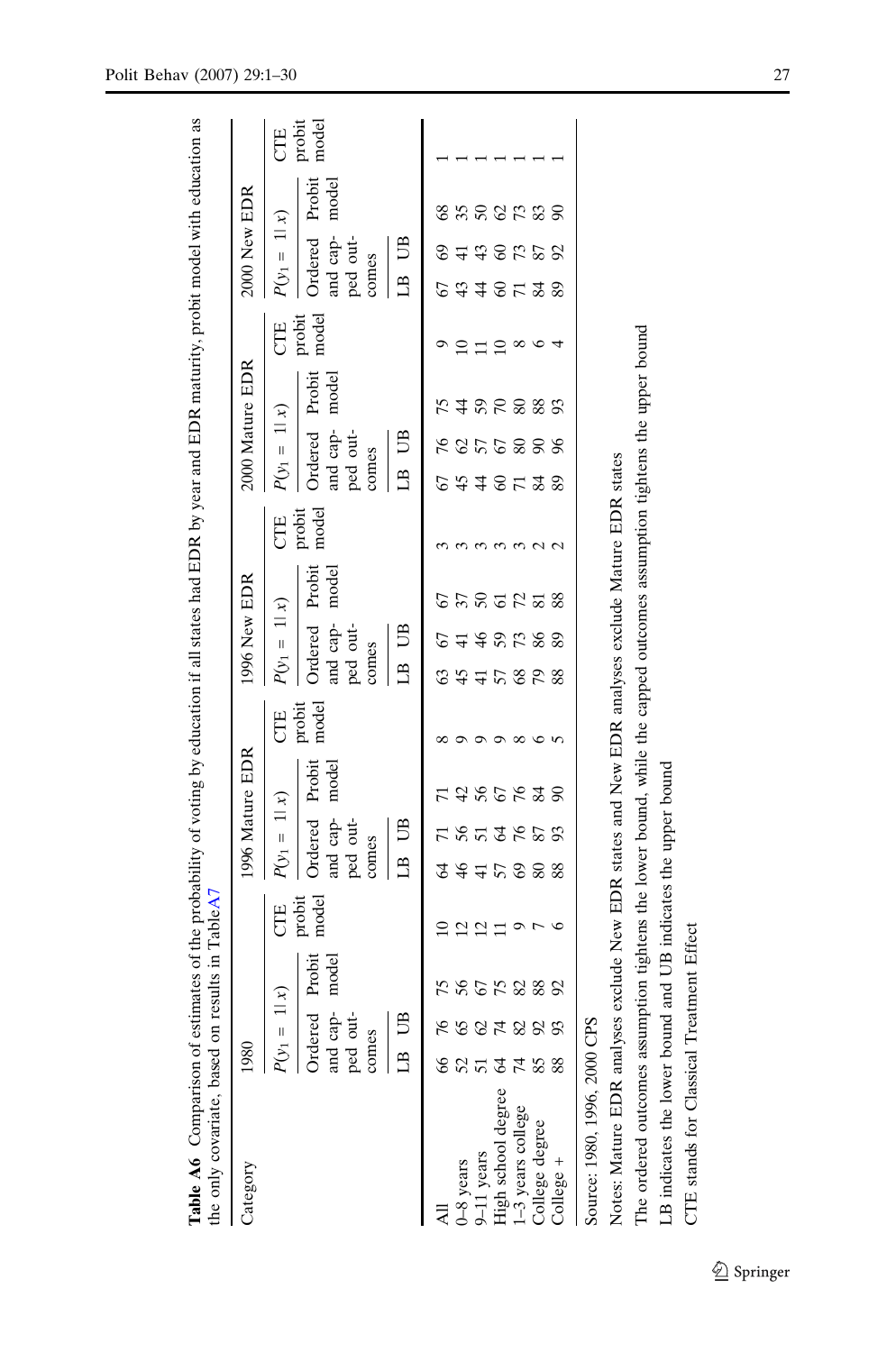<span id="page-27-0"></span>

| <b>Table A7</b> Probit estimates<br>with education as the only<br>covariateSource: 1980, 1996,<br>2000 CPS |                               | Coefficient | Standard error | <i>p</i> value |  |  |  |  |
|------------------------------------------------------------------------------------------------------------|-------------------------------|-------------|----------------|----------------|--|--|--|--|
|                                                                                                            | 1980                          |             |                |                |  |  |  |  |
|                                                                                                            | <b>EDR</b>                    | 0.3070      | 0.0154         | 0.000          |  |  |  |  |
|                                                                                                            | Education                     | 0.2422      | 0.0030         | 0.000          |  |  |  |  |
|                                                                                                            | Constant<br>$N = 113,123$     | $-0.5888$   | 0.0126         | 0.000          |  |  |  |  |
|                                                                                                            | Log likelihood = $-68984.768$ |             |                |                |  |  |  |  |
|                                                                                                            | 1996 Mature EDR               |             |                |                |  |  |  |  |
|                                                                                                            | <b>EDR</b>                    | 0.2262      | 0.0210         | 0.000          |  |  |  |  |
|                                                                                                            | Education                     | 0.2880      | 0.0039         | 0.000          |  |  |  |  |
|                                                                                                            | Constant<br>$N = 78,309$      | $-0.9503$   | 0.0180         | 0.000          |  |  |  |  |
|                                                                                                            | Log likelihood = $-48282.756$ |             |                |                |  |  |  |  |
|                                                                                                            | 1996 New EDR                  |             |                |                |  |  |  |  |
|                                                                                                            | <b>EDR</b>                    | 0.0785      | 0.0240         | 0.001          |  |  |  |  |
|                                                                                                            | Education                     | 0.2876      | 0.0039         | 0.000          |  |  |  |  |
|                                                                                                            | Constant                      | $-0.9396$   | 0.0180         | 0.000          |  |  |  |  |
|                                                                                                            | $N = 78,309$                  |             |                |                |  |  |  |  |
|                                                                                                            | Log likelihood = $-48336.174$ |             |                |                |  |  |  |  |
|                                                                                                            | 2000 Mature EDR               |             |                |                |  |  |  |  |
|                                                                                                            | <b>EDR</b>                    | 0.2703      | 0.0221         | 0.000          |  |  |  |  |
|                                                                                                            | Education                     | 0.3169      | 0.0042         | 0.000          |  |  |  |  |
|                                                                                                            | Constant                      | $-1.0058$   | 0.0195         | 0.000          |  |  |  |  |
|                                                                                                            | $N = 74,174$                  |             |                |                |  |  |  |  |
|                                                                                                            | Log likelihood = $-43670.615$ |             |                |                |  |  |  |  |
|                                                                                                            | 2000 New EDR                  |             |                |                |  |  |  |  |
|                                                                                                            | <b>EDR</b>                    | 0.0290      | 0.0249         | 0.242          |  |  |  |  |
|                                                                                                            | Education                     | 0.3166      | 0.0042         | 0.000          |  |  |  |  |
|                                                                                                            | Constant                      | $-0.9906$   | 0.0194         | 0.000          |  |  |  |  |
|                                                                                                            | $N = 74,174$                  |             |                |                |  |  |  |  |
|                                                                                                            | Log likelihood = $-43746.634$ |             |                |                |  |  |  |  |

Table A8 90% Confidence interval on probit estimates with education as the only covariate, based on results in Table [A6](#page-26-0)

| Category           | 1980 |      | 1996<br>Mature<br><b>EDR</b> |      | 1996<br>New<br><b>EDR</b> |      | 2000<br>Mature<br><b>EDR</b> |      | 2000<br><b>New</b><br><b>EDR</b> |      |
|--------------------|------|------|------------------------------|------|---------------------------|------|------------------------------|------|----------------------------------|------|
|                    | 5    | 95   | 5                            | 95   | 5                         | 95   | 5                            | 95   | 5                                | 95   |
| $P(y_1 = 1 x)$     |      |      |                              |      |                           |      |                              |      |                                  |      |
| All                | 74.3 | 76.0 | 70.2                         | 72.2 | 65.1                      | 68.0 | 74.3                         | 76.5 | 67.1                             | 69.5 |
| $0 - 8$ years      | 55.2 | 57.6 | 41.2                         | 44.0 | 35.3                      | 39.0 | 42.5                         | 45.5 | 33.6                             | 36.8 |
| $9-11$ years       | 66.2 | 68.1 | 54.4                         | 57.0 | 48.3                      | 52.0 | 57.0                         | 59.9 | 47.8                             | 51.1 |
| High school degree | 74.6 | 76.2 | 65.5                         | 67.9 | 59.7                      | 63.1 | 68.9                         | 71.4 | 60.4                             | 63.3 |
| 1–3 years college  | 81.6 | 83.1 | 75.4                         | 77.4 | 70.4                      | 73.2 | 79.1                         | 81.1 | 71.9                             | 74.5 |
| College degree     | 87.3 | 88.5 | 83.5                         | 85.2 | 79.5                      | 81.8 | 87.0                         | 88.5 | 81.5                             | 83.6 |
| $Collect +$        | 91.7 | 92.6 | 89.6                         | 91.0 | 86.7                      | 88.5 | 92.5                         | 93.6 | 88.7                             | 90.2 |
| <b>CTE</b>         |      |      |                              |      |                           |      |                              |      |                                  |      |
| All                | 9.2  | 10.9 | 6.7                          | 8.8  | 1.3                       | 4.3  | 7.4                          | 9.6  | $-0.4$                           | 2.2  |
| $0 - 8$ years      | 11.1 | 13.2 | 7.5                          | 10.0 | 1.4                       | 4.6  | 8.7                          | 11.6 | $-0.4$                           | 2.4  |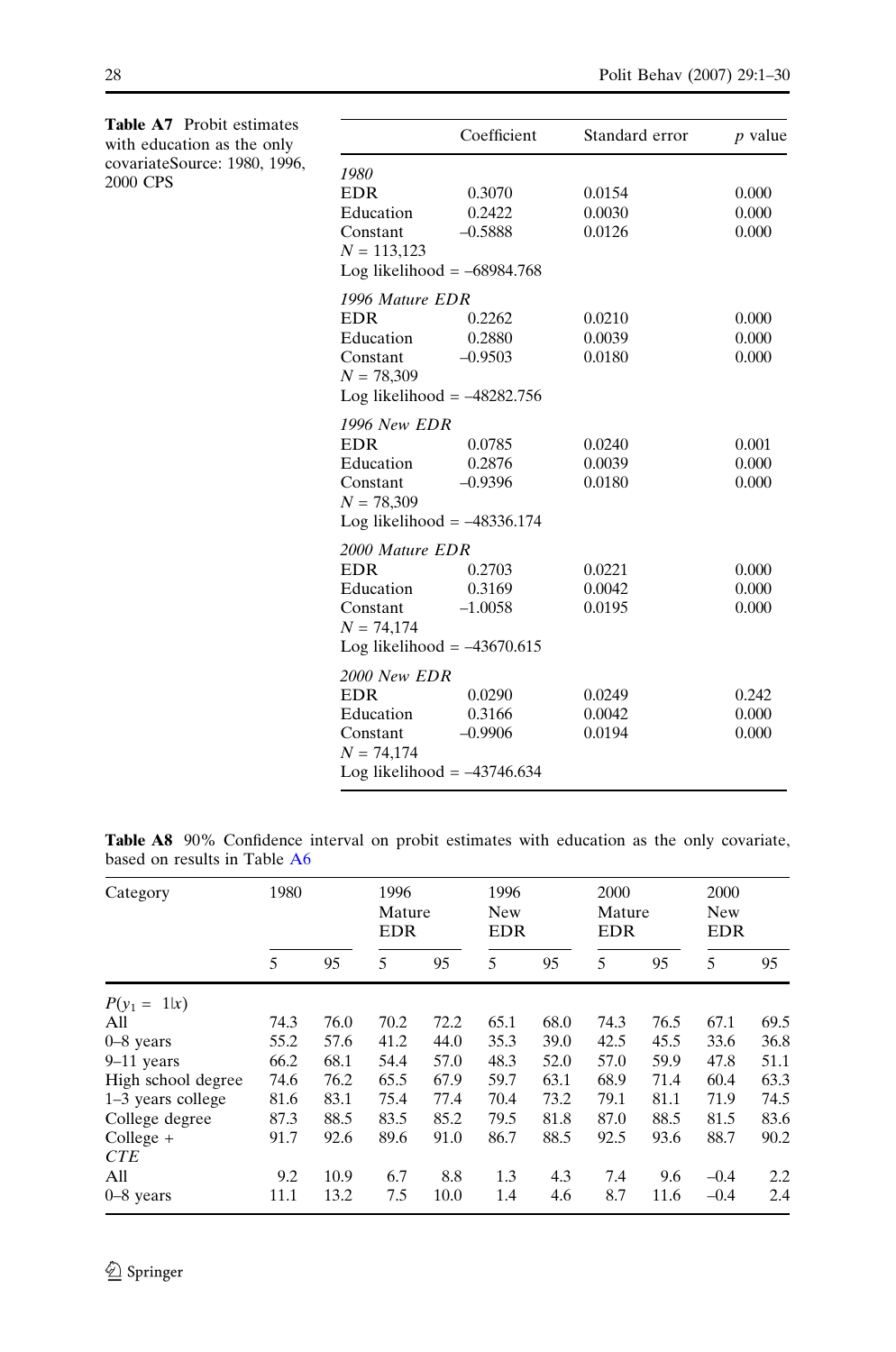| Category            | 1980 |      | 1996<br>Mature<br><b>EDR</b> |      | 1996<br>New<br><b>EDR</b> |     | 2000<br>Mature<br><b>EDR</b> |      | 2000<br><b>New</b><br><b>EDR</b> |     |
|---------------------|------|------|------------------------------|------|---------------------------|-----|------------------------------|------|----------------------------------|-----|
|                     | 5    | 95   | 5                            | 95   | 5                         | 95  | 5                            | 95   | 5                                | 95  |
| $9-11$ years        | 10.7 | 12.7 | 7.9                          | 10.5 | 1.5                       | 4.9 | 9.2                          | 12.1 | $-0.4$                           | 2.6 |
| High school degree  | 9.7  | 11.4 | 7.5                          | 9.9  | 1.5                       | 4.7 | 8.6                          | 11.2 | $-0.4$                           | 2.5 |
| $1-3$ years college | 8.3  | 9.7  | 6.6                          | 8.6  | 1.3                       | 4.2 | 7.2                          | 9.3  | $-0.4$                           | 2.1 |
| College degree      | 6.7  | 7.8  | 5.4                          | 6.9  | 1.1                       | 3.5 | 5.5                          | 7.0  | $-0.3$                           | 1.7 |
| $Collect +$         | 5.1  | 5.9  | 4.0                          | 5.1  | 0.8                       | 2.6 | 3.8                          | 4.8  | $-0.2$                           | 1.2 |

#### <span id="page-28-0"></span>Table A8 continued

#### **References**

- Achen, C. H. (2002). Toward a new political methodology: Microfoundations and ART. Annual Review of Political Science, 5, 423–450.
- Alvarez, R. M., & Ansolabehere, S. (2002). California votes: The promise of election day registration. DEMOS: A network for ideas and action. http://www.electiondayreg.com/files/ research/california\_votes.pdf, visited 7/26/02.
- Alvarez, R. M., Nagler, J., & Wilson, C. H. (2004). Making voting easier: Election day registration in New York. DEMOS: A network for ideas and action. http://www.demos-usa.org/pub198.cf visited 8/1/05.
- Brians, C. L., & Grofman, B. (1999). When registration barriers fall, who votes? An empirical test of a rational choice model. Public Choice, 99, 161–176.
- Brians, C. L., & Grofman, B. (2001). Election day registration's effect on U.S. voter turnout. Social Science Quarterly, 82, 170–183.
- Calvert, J. W., & Gilchrist, J. (1993). Suppose they held an election and almost everyone came! PS: Political Science and Politics, 26, 695–700.
- Downs, A. (1957). An economic theory of democracy. New York: Harper and Row.
- Fenster, M. J. (1994). The impact of allowing day of registration voting on turnout in U.S. presidential elections from 1960 to 1992, a research note. American Politics Quarterly, 22, 74–87.
- Hanmer, M. J. (2002). A Monte Carlo simulation and empirical investigation of scobit. Paper Presented at the Annual Meeting of the American Political Science Association, August 29– September 1, 2002, Boston, MA.
- Hanmer, M. J. (2004). From selection to election and beyond: Understanding the causes and consequences of electoral reform in America. Ph.D. Dissertation, University of Michigan.
- Hanmer, M. J. (2006). An investigation of scobit. Working paper, Georgetown University.
- Hardle, W. (1990). Applied nonparametric regression. New York: Cambridge University Press.
- Herron, M. C. (2000). Postestimation uncertainty in limited dependent variable models. Political Analysis, 8, 83–98.
- Highton, B. (1997). Easy registration and voter turnout. *Journal of Politics*, 59, 565–575.
- Highton, B. (2004). Voter registration and turnout in the United States. Perspectives on Politics, 2, 507–515.
- Huang, C., & Shields, T. G. (2000). Interpretation of interaction effects in logit and probit analyses: Reconsidering the relationship between registration laws, education and voter turnout. American Politics Quarterly, 28, 80–95.
- Jackson, R. A., Brown, R. D., & Wright, G. C. (1998). Registration, turnout, and the electoral representativeness of U.S. state electorates. American Politics Quarterly, 26, 259–287.
- James, D. (1987). Voter registration: A restriction on the fundamental right to vote. Yale Law Journal, 96, 1615–1640.
- Knack, S., & White, J. (2000). Election-day registration and turnout inequality. Political Behavior, 22, 29–44.
- Manski, C. F. (1989). Anatomy of the selection problem. Journal of Human Resources, 24, 343–360.